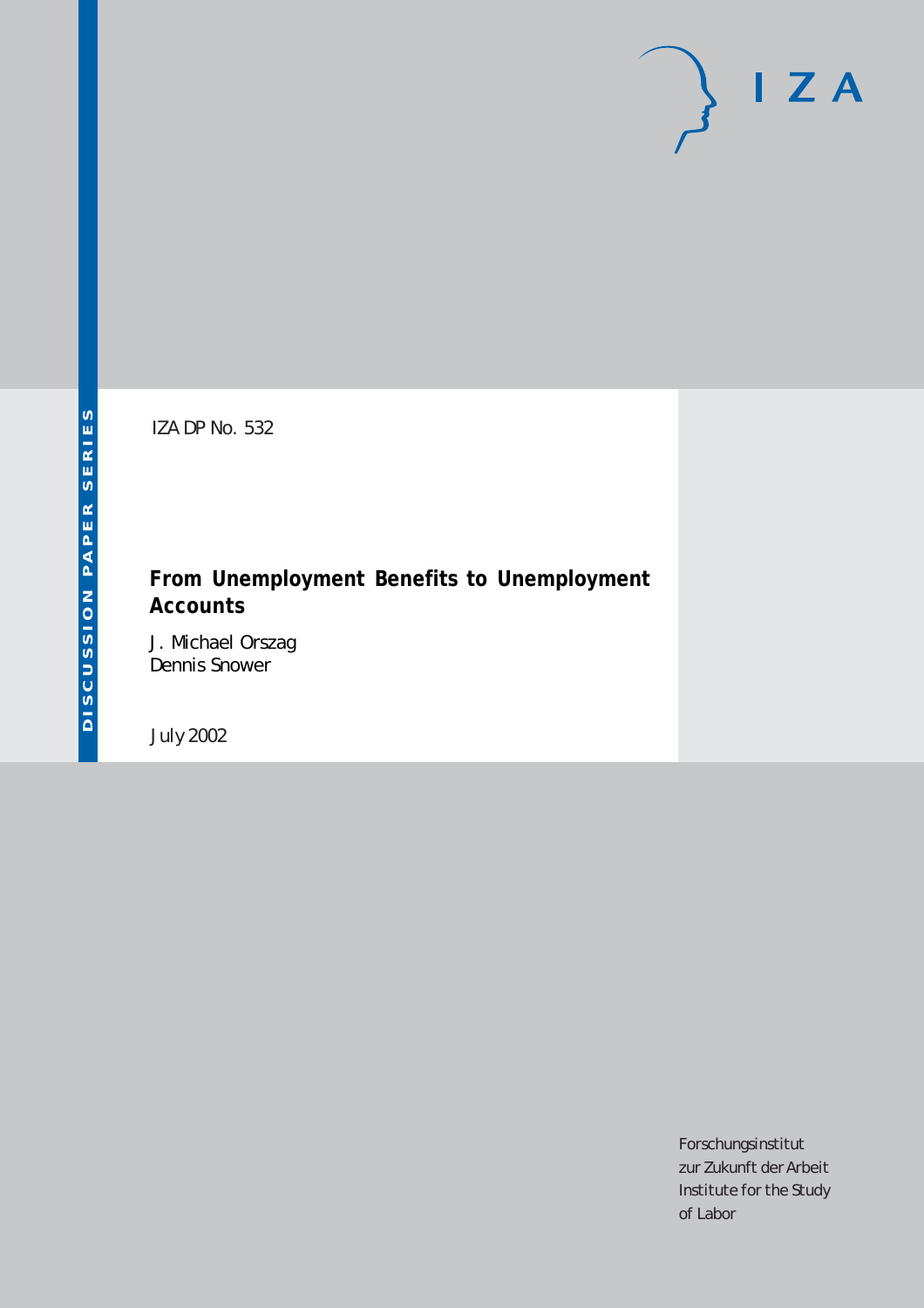# **From Unemployment Benefits to Unemployment Accounts**

# **J. Michael Orszag**

*Watson Wyatt and IZA Bonn* 

# **Dennis Snower**

*Birkbeck College, University of London, CEPR and IZA Bonn*

## Discussion Paper No. 532 July 2002

IZA

P.O. Box 7240 D-53072 Bonn Germany

Tel.: +49-228-3894-0 Fax: +49-228-3894-210 Email: [iza@iza.org](mailto:iza@iza.org)

This Discussion Paper is issued within the framework of IZA's research area *Welfare State and Labor Market*. Any opinions expressed here are those of the author(s) and not those of the institute. Research disseminated by IZA may include views on policy, but the institute itself takes no institutional policy positions.

The Institute for the Study of Labor (IZA) in Bonn is a local and virtual international research center and a place of communication between science, politics and business. IZA is an independent, nonprofit limited liability company (Gesellschaft mit beschränkter Haftung) supported by the Deutsche Post AG. The center is associated with the University of Bonn and offers a stimulating research environment through its research networks, research support, and visitors and doctoral programs. IZA engages in (i) original and internationally competitive research in all fields of labor economics, (ii) development of policy concepts, and (iii) dissemination of research results and concepts to the interested public. The current research program deals with (1) mobility and flexibility of labor, (2) internationalization of labor markets, (3) the welfare state and labor markets, (4) labor markets in transition countries, (5) the future of labor, (6) evaluation of labor market policies and projects and (7) general labor economics.

IZA Discussion Papers often represent preliminary work and are circulated to encourage discussion. Citation of such a paper should account for its provisional character. A revised version may be available on the IZA website ([www.iza.org](http://www.iza.org/)) or directly from the author.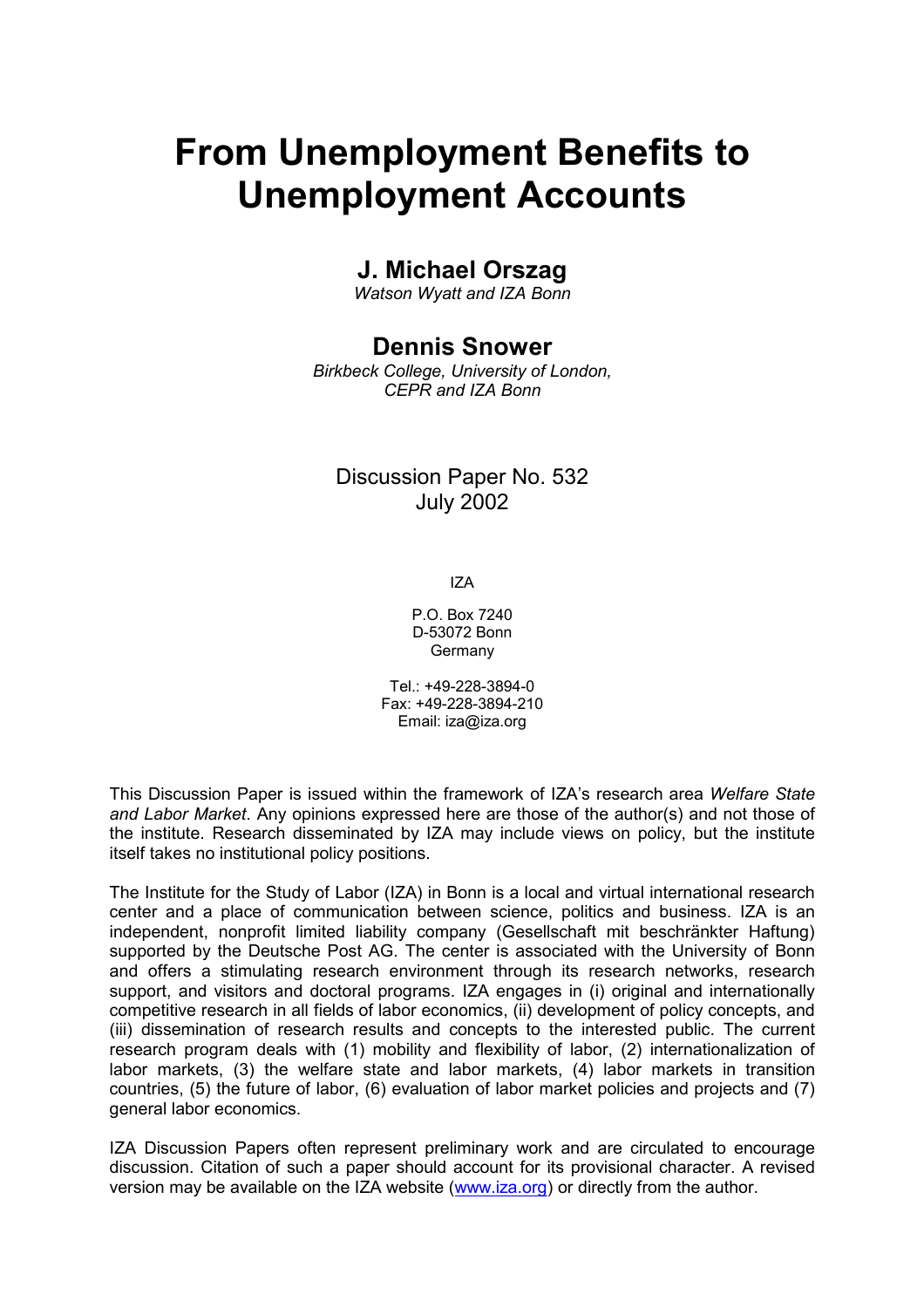IZA Discussion Paper No. 532 July 2002

# **ABSTRACT**

# **From Unemployment Benefits to Unemployment Accounts**

We explore the implications of replacing current unemployment benefit (UB) systems by unemployment accounts (UA). Under the UA system, employed people would be required to make ongoing contributions to their unemployment accounts, and the balances in these accounts would then be available to them during periods of unemployment. The government would be able to undertake balanced-budget redistributions among the UAs, taxing the contributions of the rich and subsidizing those of the poor. When people retire, they could use their remaining UA balances to top up their pensions. Under the unemployment benefit system, people are in effect rewarded for being unemployed (through the unemployment benefits) and penalized for being employed (through the taxes that finance the unemployment benefits). The UA system alleviates these externality problems. For when an unemployed person makes withdrawals from his UA, he is thereby diminishing the amount of funds that are available to him later on.

JEL Classification: J23, J32, J38, J64, J65, J68

Keywords: unemployment benefits, unemployment accounts, redistribution, employment, unemployment, pensions

Dennis Snower Department of Economics Birkbeck College University of London 7 Gresse Street London W1P 1PA Tel.: +44 (207) 631 6408 Email: [dsnower@economics.bbk.ac.uk](mailto:dsnower@economics.bbk.ac.uk)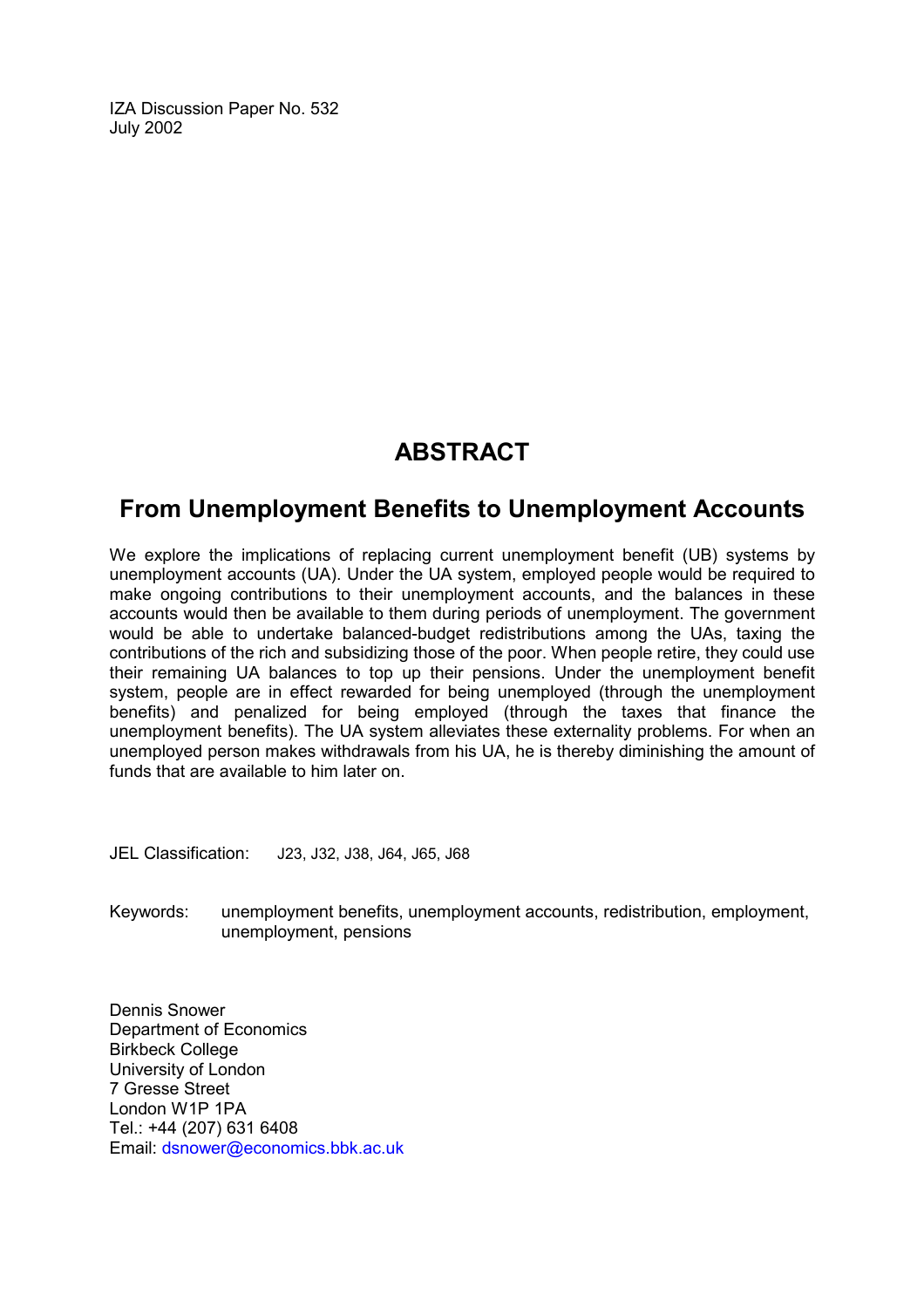## **1 INTRODUCTION**

 $\overline{a}$ 

This paper explores the implications of a far-reaching proposal for the reform of labor market policy: to replace current unemployment benefit (UB) systems by unemployment accounts (UA). Under the UA system, employed people would be required to make ongoing contributions to their unemployment accounts, and the balances in these accounts would then be available to them during periods of unemployment. The government would be able to undertake balanced-budget redistributions among the UAs, taxing the contributions of the rich and subsidizing those of the poor.

The mechanics of the UA system may be summarized as follows. Each employed person would make a fixed mandatory minimum contribution to his or her UA each month. Voluntary contributions above the mandatory minimum levels would be permitted as well. Upon becoming unemployed, an individual would be entitled to withdraw a fixed maximum amount per month from his or her UA. Smaller withdrawals would also be permitted.

When a person's UA balance falls to zero, he or she would become entitled to unemployment assistance, on the same financial terms as under the current unemployment benefit systems. In addition, the government could subsidize the contributions of people with low incomes. The unemployment assistance and contribution subsidies would be financed through taxes on the contributions of the other UA holders. When people retire, they could use their remaining UA balances to top up their pensions.

The UA system could be run on a pay-as-you-go (PAYG) or fully funded basis.<sup>1</sup> If the UA system were fully funded, then the contribution rates could be set in an actuarially fair manner so that, for all the UAs of a

 $1$ <sup>1</sup> This aspect is potentially important, for a standard criticism of personalized accounts in other areas of the welfare state (such as pensions, health care, or education) is that they are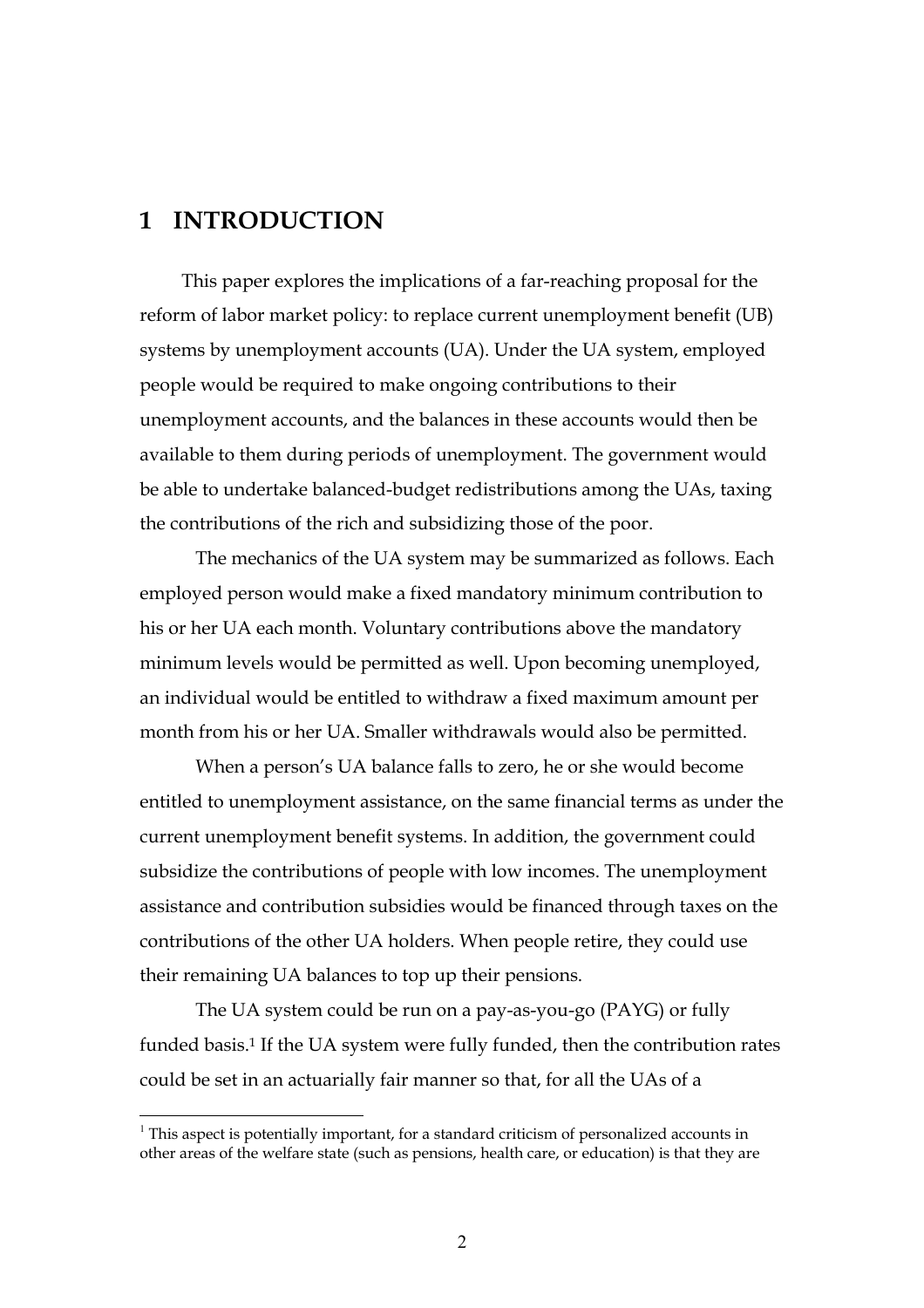particular age cohort in the economy, the discounted value of aggregate minimum benefits is equal to the discounted value of aggregate contributions.2 If the UA system were run on a PAYG basis, such crosssubsidization of accounts would also extend across generations. In particular, a part of the UA balances of young people would finance the withdrawals of older people.

Since the UA system is compatible with both the PAYG and fully funded schemes, the transition from the former to the latter can proceed at whatever pace political and demographic conditions dictate. The closer the system is to being fully funded, the more discretion people could be given in determining who is to manage their UAs, the government or private ancestor financial institutions. The investment activity of the latter institutions would have to be regulated in order to minimize the risk of bankruptcy and provide adequate insurance.

The case for switching from unemployment benefits to UAs is straightforward. Under the unemployment benefit system, people are in effect rewarded for being unemployed (through the unemployment benefits) and penalized for being employed (through the taxes that finance the unemployment benefits). The UB system thereby creates an externality, since the unemployed impose costs on the employed. The unemployed, responding only to their private costs and benefits, do not take the full social costs of their unemployment into account when seeking jobs. In this way, the unemployment benefit system depresses job search and thereby stimulates unemployment. Furthermore, the employed do not receive full compensation for the social benefits from their employment and thus, if the relevant substitution effect dominates the income effect, they will work less hard than they otherwise would have. Thereby, the unemployment benefit system may depress productivity and thereby reduce employment.

typically viewed as fully funded systems, and most OECD countries appear to lack the political will to embark on a quick transition to such systems from the current PAYG systems.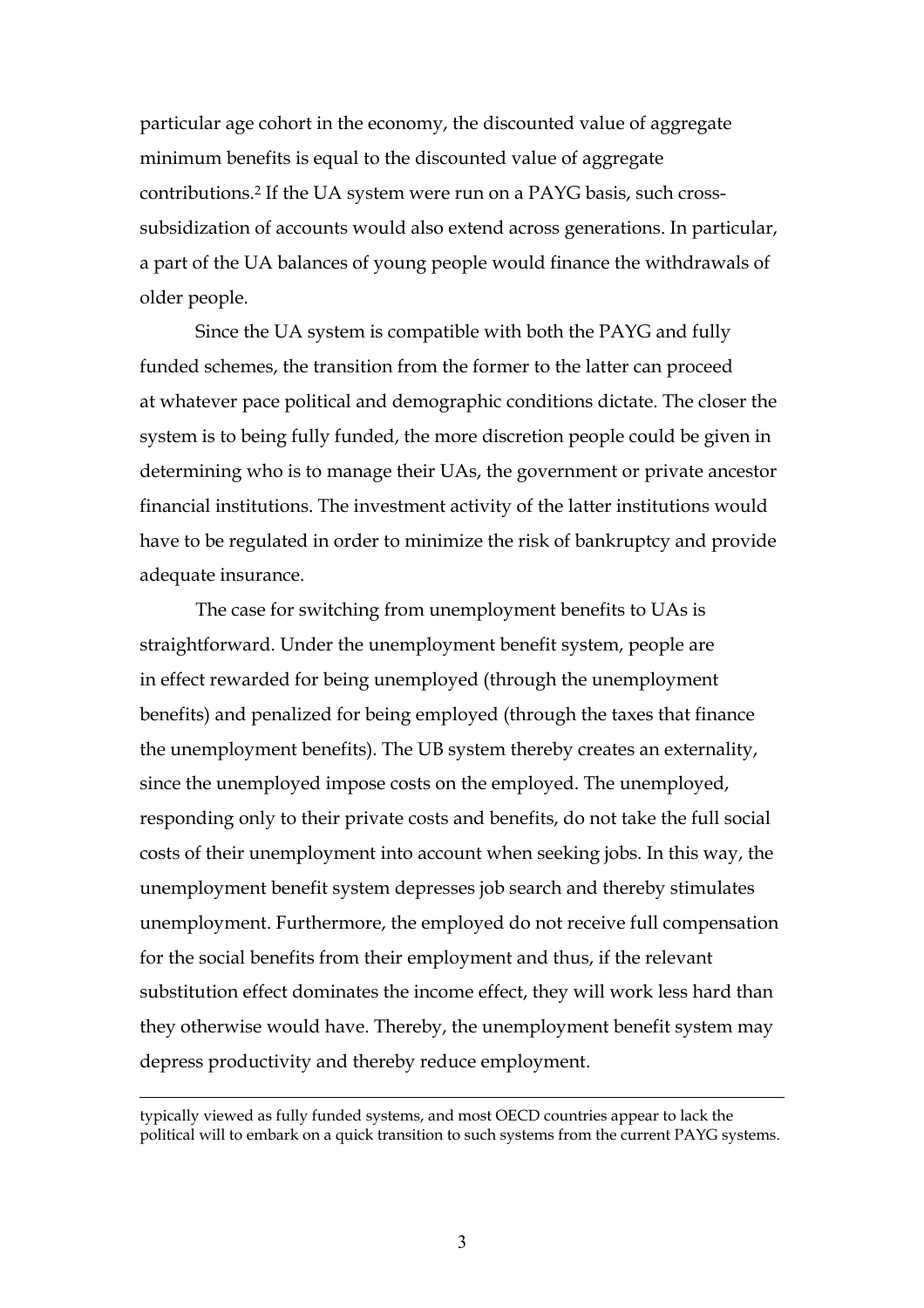The UA system alleviates these externality problems. For when an unemployed person makes withdrawals from his UA, he is thereby diminishing the amount of funds that are available to him later on. Thus, in comparison with the UB system, the unemployed with UAs internalize more of the social costs of their unemployment and thus have greater incentives to search for jobs. When an employed person makes contributions to his UA, he is thereby increasing the account balance that he can draw on in the future. Thus employed people internalize more the benefit from their UA contributions than from the taxes they pay to finance unemployment benefits, and consequently, the UA system may give them more of an incentive to be productive than the unemployment benefit system.

Naturally, the degree to which the UA system mitigates the above externality problem depends on the government's redistributive goals. The more income the government redistributes from rich to poor, the greater the associated externality problem. Nevertheless, for any given amount of redistribution, the improved incentives under the UA system are likely to lead to higher employment, lower unemployment, and higher productivity than under the corresponding UB system.

This paper provides an analytical framework for exploring the implications of the switch from unemployment benefit to unemployment accounts. Section 2 presents a basic model of employment and unemployment under the two systems. Section 3 examines the government budget constraint ensuring that both systems are self-financing. Section 4 investigates microfoundations of the hiring and firing rates under the two systems and, on this basis, Section 5 presents a specific analytical example of how the two systems compare. Section 6 concludes.

 $2$  This method could ensure that generational accounts are in balance. But since some of the UA balances of high-income individuals would be used to subsidize the contributions of lowincome individuals, the contribution rates would not be actuarially fair for each individual.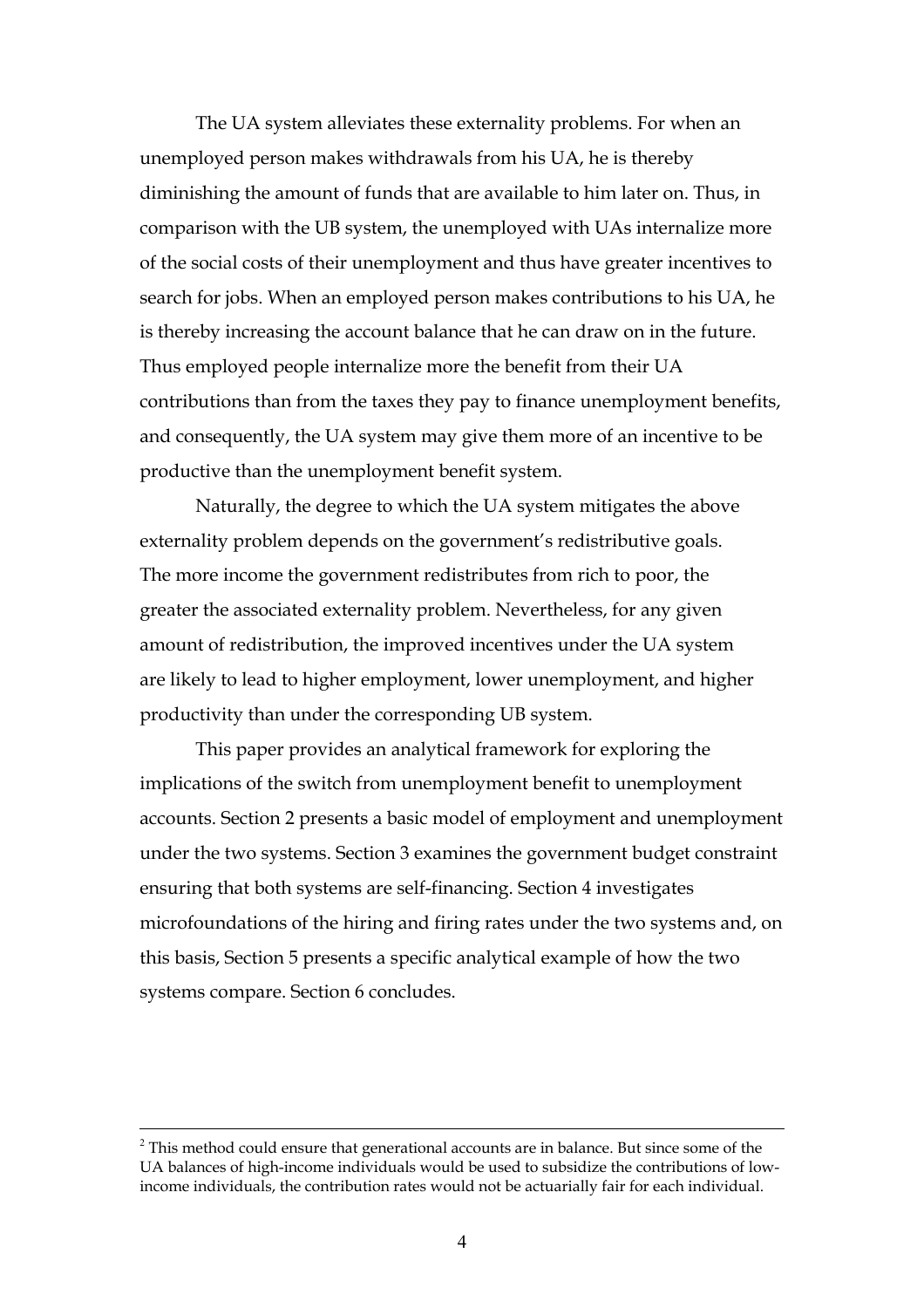#### **2 THE MODEL**

Workers in our model live for two periods. In the first period of working life the worker is "young"; in the second period he is "old." The worker's possible labor market states are illustrated in Figure (1).



#### **Figure 1: Structure of the Model**

Upon entering the workforce, a each young worker faces a predetermined probability  $h<sub>v</sub>$  of becoming employed and a probability  $1-h<sub>v</sub>$  of remaining unemployed. Let and be the discounted lifetime utilities of a young employed worker be  $V(y, e)$  and of a young unemployed worker be  $V(y, u)$ . Then the discounted lifetime utility of an entrant to the workforce is:

$$
V(y) = h_y V(y, e) + (1 - h_y)V(y, u)
$$
\n(2.1)

A young, employed worker  $(y,e)$  faces a probability  $f<sub>o</sub>$  of being fired at the beginning of the second period, in which case he turns into an old, unemployed  $(o, u)$  worker. With probability  $1 - f_o$  the young, employed worker is retained in the second period, in which case he turns into an "insider" (*i*).

Finally, a young, unemployed worker  $(y, u)$  faces a probability  $h_0$ of being hired at the beginning of the second period, whereupon he becomes an "old entrant"  $(o,e)$ . With probability  $1-h<sub>a</sub>$  the young, unemployed worker does not find a job in the second period,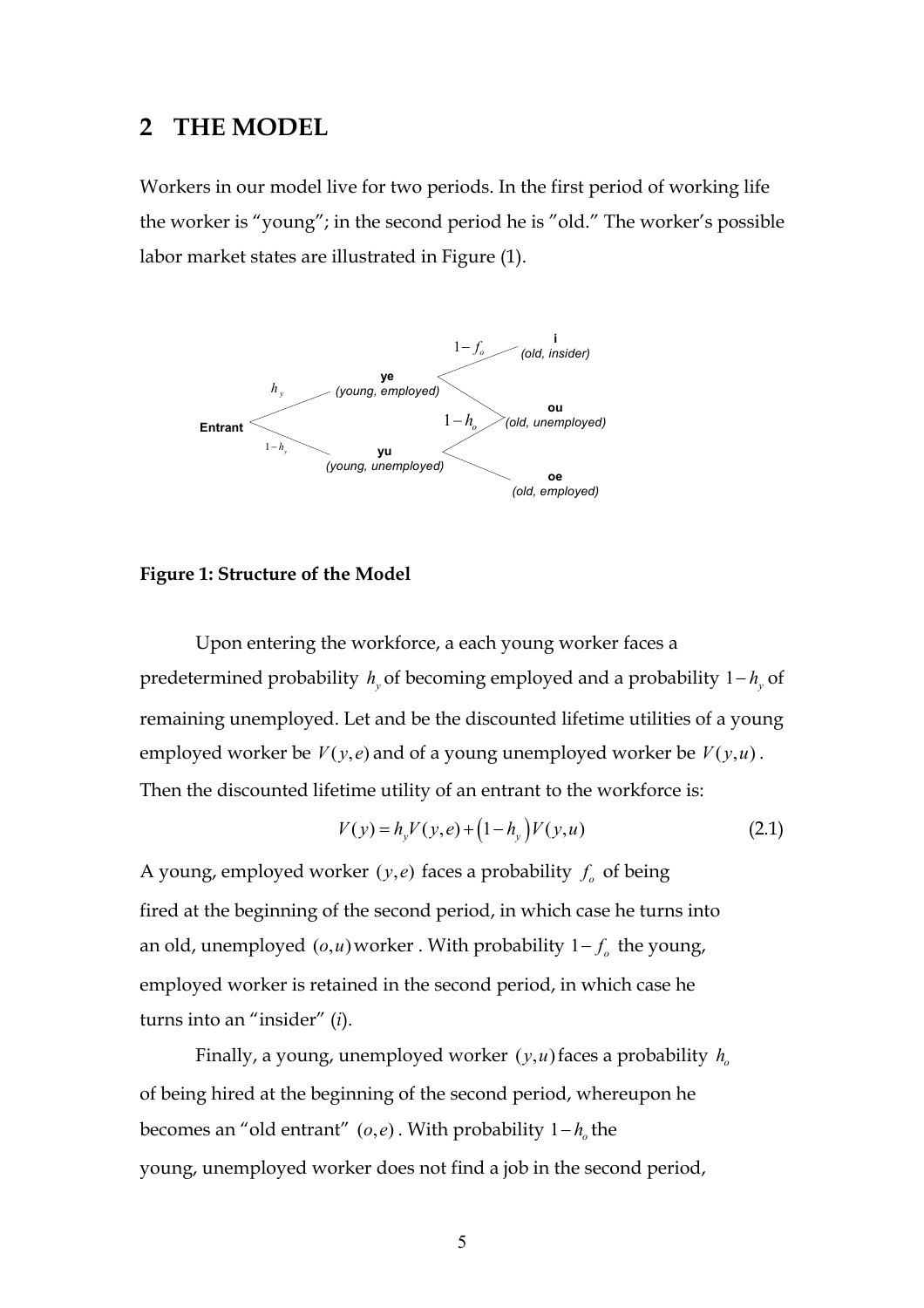so that he becomes an old unemployed worker .

 For simplicity, we assume that entrants to the workforce devote all their time to job search, and thus the hiring rate for entrants  $(h<sub>v</sub>)$  may be taken as an exogenously given constant. Furthermore, we assume that the leisure of old workers is fixed. (Regardless of how much leisure they choose, they are assumed to maintain their current employment state and retire in the following period. Thus their leisure decision is not of interest with regard to the incentives generated by UB versus UA systems.) Thus, in the context of this model, the search and work incentives generated by UB and UA systems can be assessed simply by examining the leisure decisions of young workers.

Young unemployed workers divide their time between *leisure and job search*; young employed workers divide their time between *leisure and work*. The hiring rates in our model depend on job search intensity (i.e., the length of time unemployed workers spend searching), and the firing rates depend on productivity (i.e., the length of time spent working). Workers make their search-leisure and work-leisure choices so as to maximize their discounted lifetime utilities, taking into account the effects of these choices on the hiring and firing rates.3

The hiring rate *ho*(*lyu*) for young unemployed workers depends inversely on their leisure (*lyu*); for the more leisure they choose, the less time they spend on job search and thus the fewer jobs they are likely to find. The firing rate for young employed workers *fo*(*lye*) depends inversely on their leisure (*lye*); workers who shirk when young are more likely to be fired by the firm and are also less likely to be productive when old because of "learning by doing." Microfoundations of the hiring and firing rates are developed in Section 4.

 $3<sup>3</sup>$  The model is a simple two-period variant of the labor market model developed by Phelps (1994, ch. 15). Our innovations include the incorporation of job search and the analysis of unemployment accounts in this setting.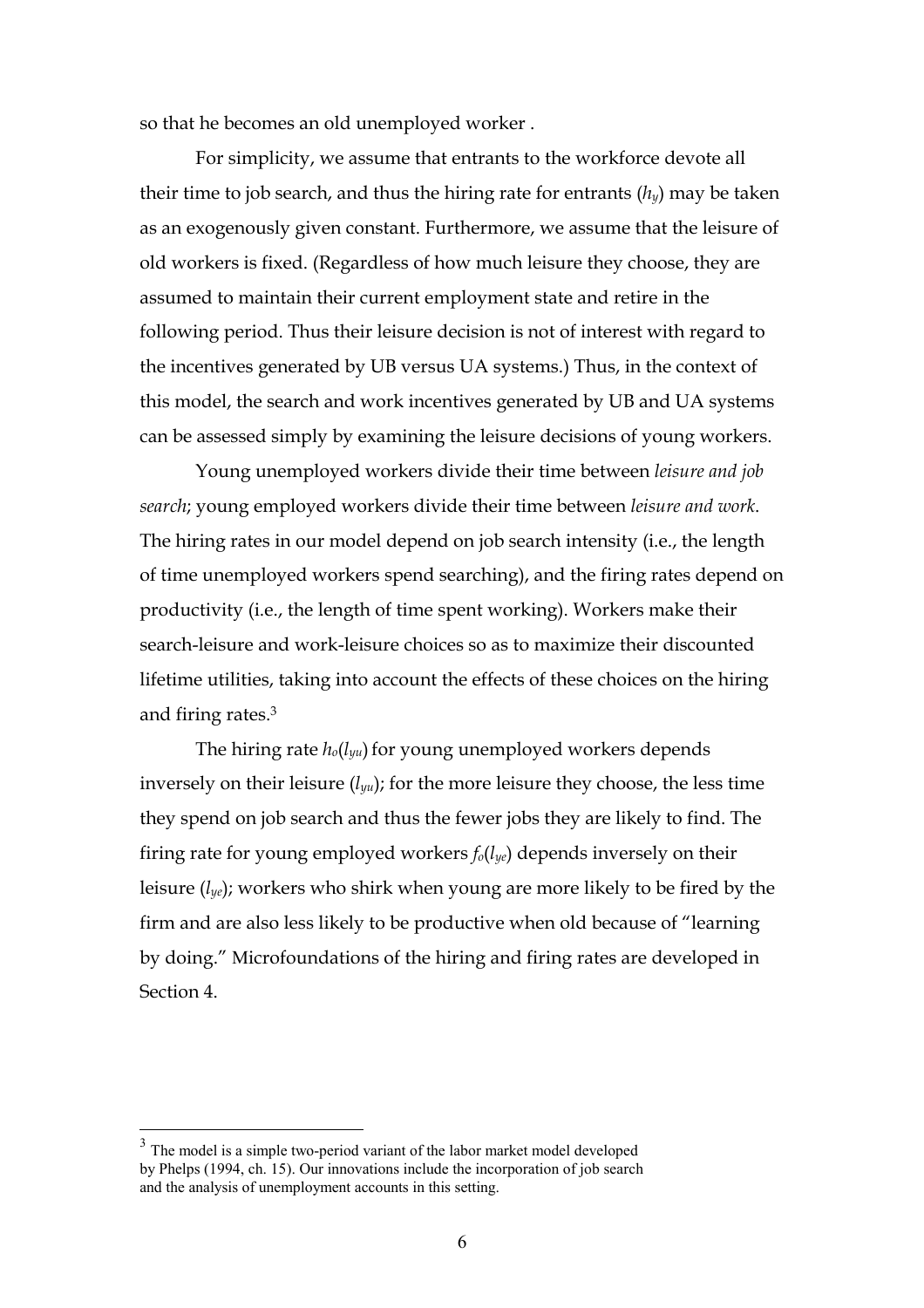#### *2.1 The Unemployment Benefit System*

Under an unemployment benefit system, let each unemployed worker receive an exogenously given real unemployment benefit *b* . Furthermore, let unemployment benefits be financed through a payroll tax, where  $\tau$  is the payroll tax rate. Capital markets are incomplete so that young workers are unable to borrow against their future incomes.

The young unemployed worker receives the unemployment benefit *b* in the first period, and the corresponding utility is  $u(b, l_{yu})$ , where  $l_{yu}$  is the worker's leisure. In the second period, with probability *ho*(*lyu*), he gains the utility  $V^b(o,e)$  of an old entrant, and with probability 1- $h_o(l_{yu})$  he gains the utility  $V^b(o, u)$  of an old, unemployed worker. Since the leisure of the old workers is fixed,  $V^b(o,e)$  and  $V^b(o,u)$  are constants. (The superscript "b" stands for the unemployment "benefit" system.)

Thus, the decision problem of the young unemployed worker may be represented as finding the level of leisure *lyu* that maximizes the following discounted utility:

$$
V^{b}(y, u) = \max_{l_{yu}} \frac{6}{6} u(l, l_{yu}) + b(l, l_{yu}) V^{b}(o, e) + (1 - h_{o}(l_{yu})) V^{b}(o, u) \tag{2.2}
$$

where *b* is the time discount factor. The first-order condition for this decision problem is:

$$
u_{l_{yu}} = -bh_o \left( l_{yu} \right) \left\{ V^b \left( o, e \right) - V^b \left( o, u \right) \right\}
$$
 (2.3)

In other words, the marginal utility of leisure must be set equal to the discounted marginal hiring propensity  $(bh_o' (l_{yu}))$  times the reward for finding a job ( $V^b$  (*o*, *e*) -  $V^b$  (*o*, *u*)). Since there is diminishing marginal utility of leisure, the optimal level of leisure depends inversely on the reward for finding a job.

Along similar lines, the young employed worker receives the wage *w*(1- *t* )in the first period; in the second period, with probability *fo*(*lye*),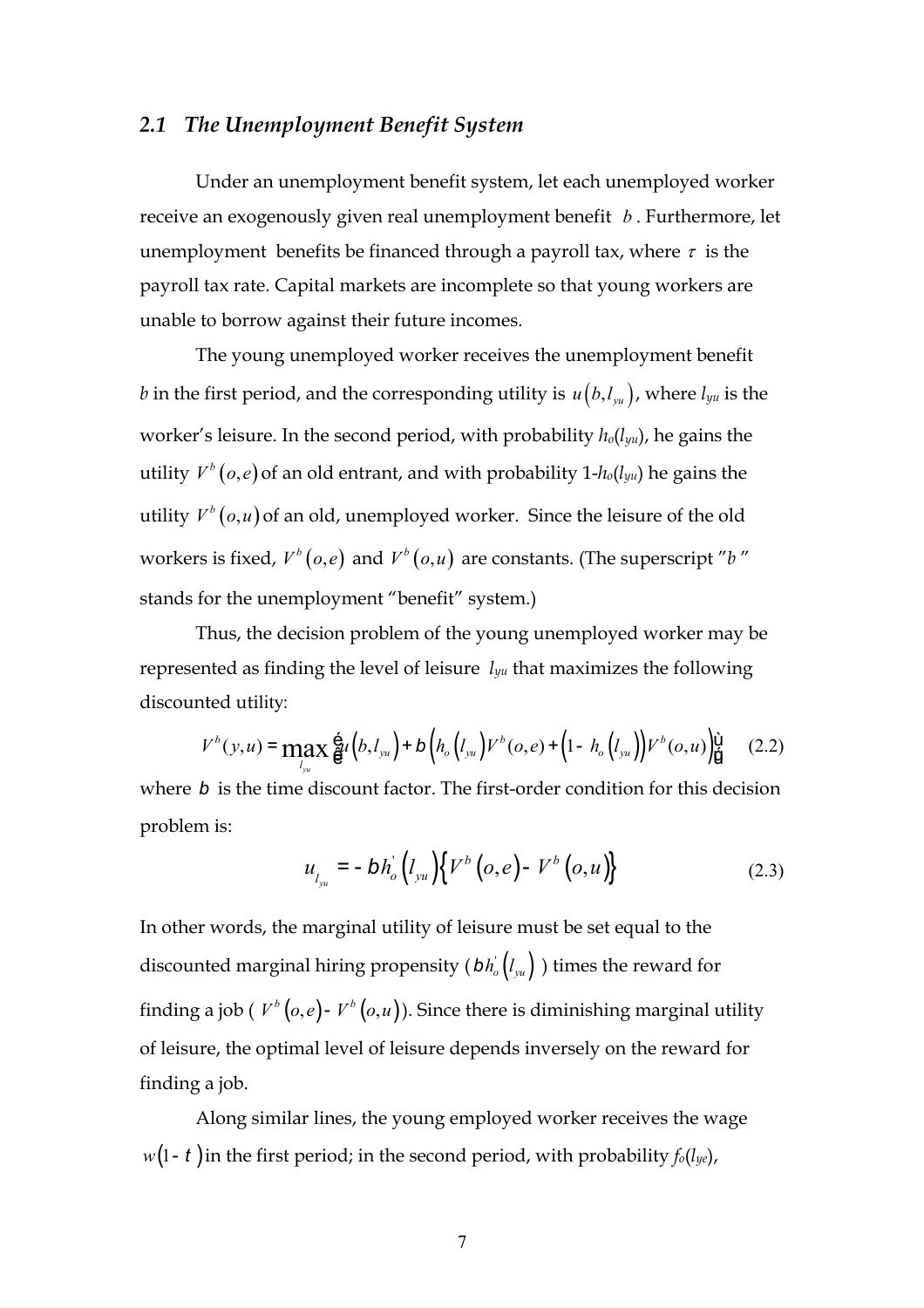he gains the utility  $V^b(o, u)$  of an old, unemployed worker, and with probability 1- $f_0(l_{ye})$ , he gains the utility  $V^b(o,e)$  of an old, employed worker. (As above, the utilities  $V^b(o, u)$  and  $V^b(o, e)$  are constants, since the leisure of the old workers is fixed.)

Thus the young employed worker's decision problem is to find the level of leisure that maximizes the following discounted utility:

$$
V^{b}(y,e) = \max_{l_{ye}} \hat{g}_{l}(w(1-t),l_{ye}) + b(f_{o}(l_{ye})V^{b}(o,u) + (1-f_{o}(l_{ye}))V^{b}(o,e))\hat{g}(2.4)
$$

The first-order condition for this problem is:

$$
u_{l_{ye}} = b f_o' \left( l_{ye} \right) \left\{ V^b \left( o, e \right) - V^b \left( o, u \right) \right\} \tag{2.5}
$$

Here, the marginal utility of leisure must be set equal to the discounted marginal firing propensity  $(bf'_o \vert l_{ve})$  times the penalty for job loss  $(V<sup>b</sup>(o,e) - V<sup>b</sup>(o,u))$ . Once again, diminishing marginal utility of leisure implies that the optimal level of leisure depends inversely on the penalty for job loss.4

#### *2.2 The UA System.*

 $\overline{a}$ 

Now consider the workers' choices under the UA system. For comparability, we assume that the interpersonal redistributions among the accounts are such that the unemployed always receive an amount at least as large as the unemployment benefit *b* . Specifically, if a young worker is unemployed, he receives *b*, and gains utility  $u(b, l_{yu})$ . Since he is unemployed, he is unable to accumulate positive UA balances in the second period. With probability  $h_o$ , he finds a job in the second period and gains utility  $V^a(o, e, 0)$ , where the superscript "a " stands for "accounts, "*o*,*e* " stands for an "old entrant" worker, and "0" stands for the level of that worker's account balances. With probability 1-  $h_o$ , he finds no job in the second period and

<sup>&</sup>lt;sup>4</sup> This is true if leisure and consumption are complements. Otherwise, consumption and leisure must not be strong enough substitutes for the decrease in period one consumption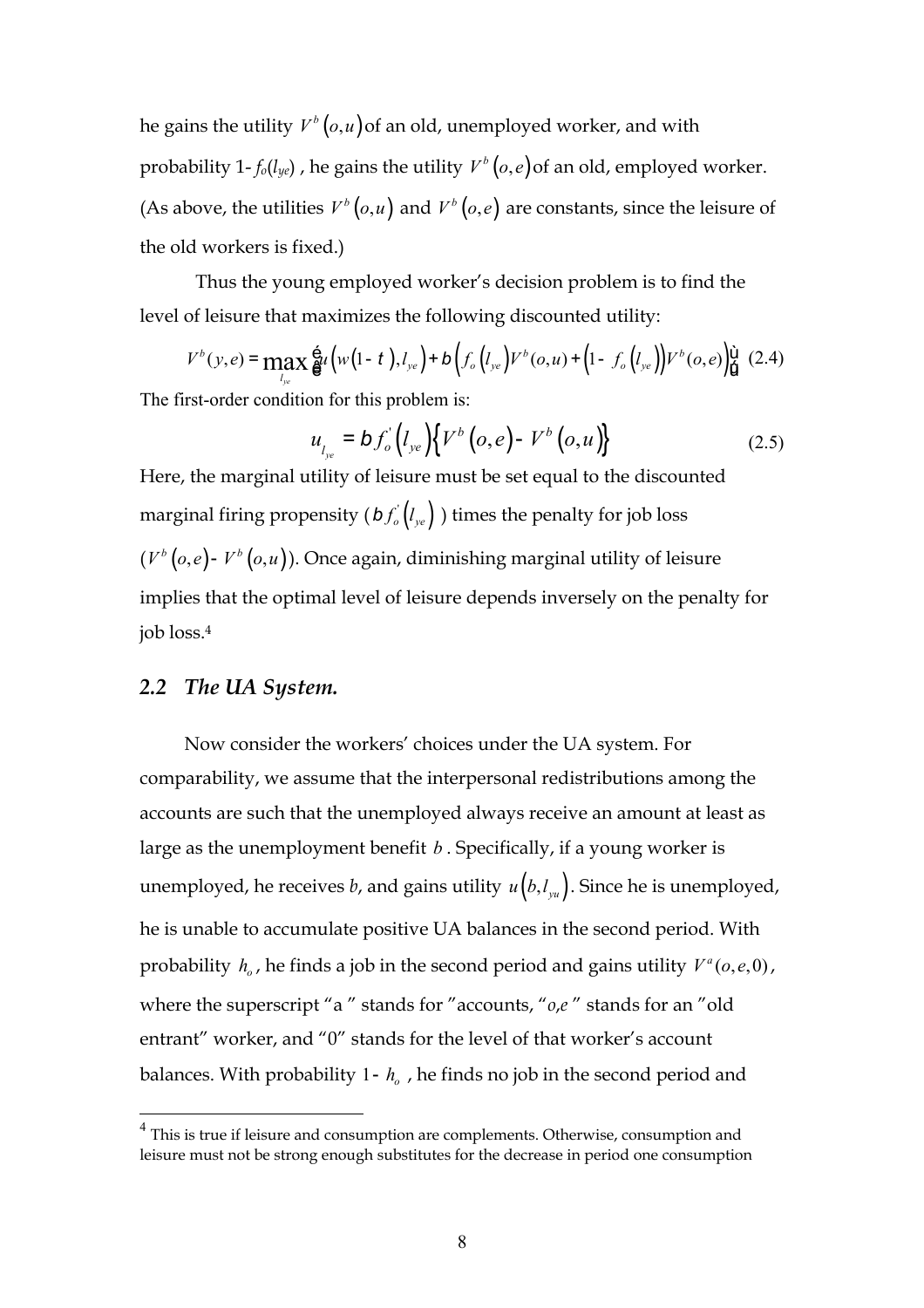gains utility  $V^a$ ( $o, u, 0$ ), where " $o, u$ " stands for "old unemployed". As above,  $V^a(o, e, 0)$  and  $V^a(o, u, 0)$  are constants. Thus the young unemployed worker's decision problem is to maximize

$$
V^{a}(y,u) = \max_{l_{yu}} \hat{g}_{l}(b,l_{yu}) + b\left(h_{o}(l_{yu})V^{a}(o,e,0) + (1-h_{o}(l_{yu}))V^{a}(o,u,0)\right) \stackrel{\text{(i)}}{\text{(l)}} (2.6)
$$

The first-order condition is

 $\overline{a}$ 

$$
u_{l_{yu}} = -bh_o' \left( l_{yu} \right) \left\{ V^a \left( o, e, 0 \right) - V^a \left( o, u, 0 \right) \right\}
$$
 (2.7)

If a young worker is employed, she receives the wage *w*. Denote her optimal level of consumption in period 1 by  $c^*$ . Then the contribution to her UA is  $(w - c^*)$ . Let *r* be the interest rate and *k* be the rate at which her contribution is taxed (both exogenously given to the worker). Then her account balance in the following period will be  $A = ( w - c^* ) ( 1 + r ) ( 1 - k )$ . Thus the young employed worker's decision problem is to maximize

$$
V^{a}(y, e) = \max_{l_{ye}} \frac{6}{6} \ell \left( w(1-t), l_{ye} \right) + b \left( f_{o} \left( l_{ye} \right) V^{a}(o, u, A) + \left( 1 - f_{o} \left( l_{ye} \right) \right) V^{a}(o, e, A) \right) \frac{v}{d} (2.8)
$$
  
and the corresponding first-order condition is

$$
u_{l_{ye}} = b f_o^{'}(l_{ye}) \{ V^a (o, e, A) - V^a (o, u, A) \}
$$
 (2.9)

Define the replacement ratio as  $v = (b/w)$  and the contribution rate under the UA system as  $k = (w - c^*)/w$ . In order for the young employed worker's UA contribution to be sufficiently high to yield at least as much as the unemployment benefit, should he become unemployed when old, we require that  $A = ( w - c^*) (1 + r) (1 - k ) > b$ , which implies that :

$$
k^3 \frac{n}{(1+r)(1-k)}
$$
 (2.10)

In what follows, we presuppose that this condition holds. In addition, the tax rate must be set so that total tax receipts are sufficient to fund payments of to each unemployed person with insufficient account balances, i.e. to each young and old unemployed person. This government budget constraint is examined in Section 3.

from saving in accounts to a lead to a sufficient increase in the marginal utility of leisure to counterbalance the effect on leisure from the larger penalty for job loss.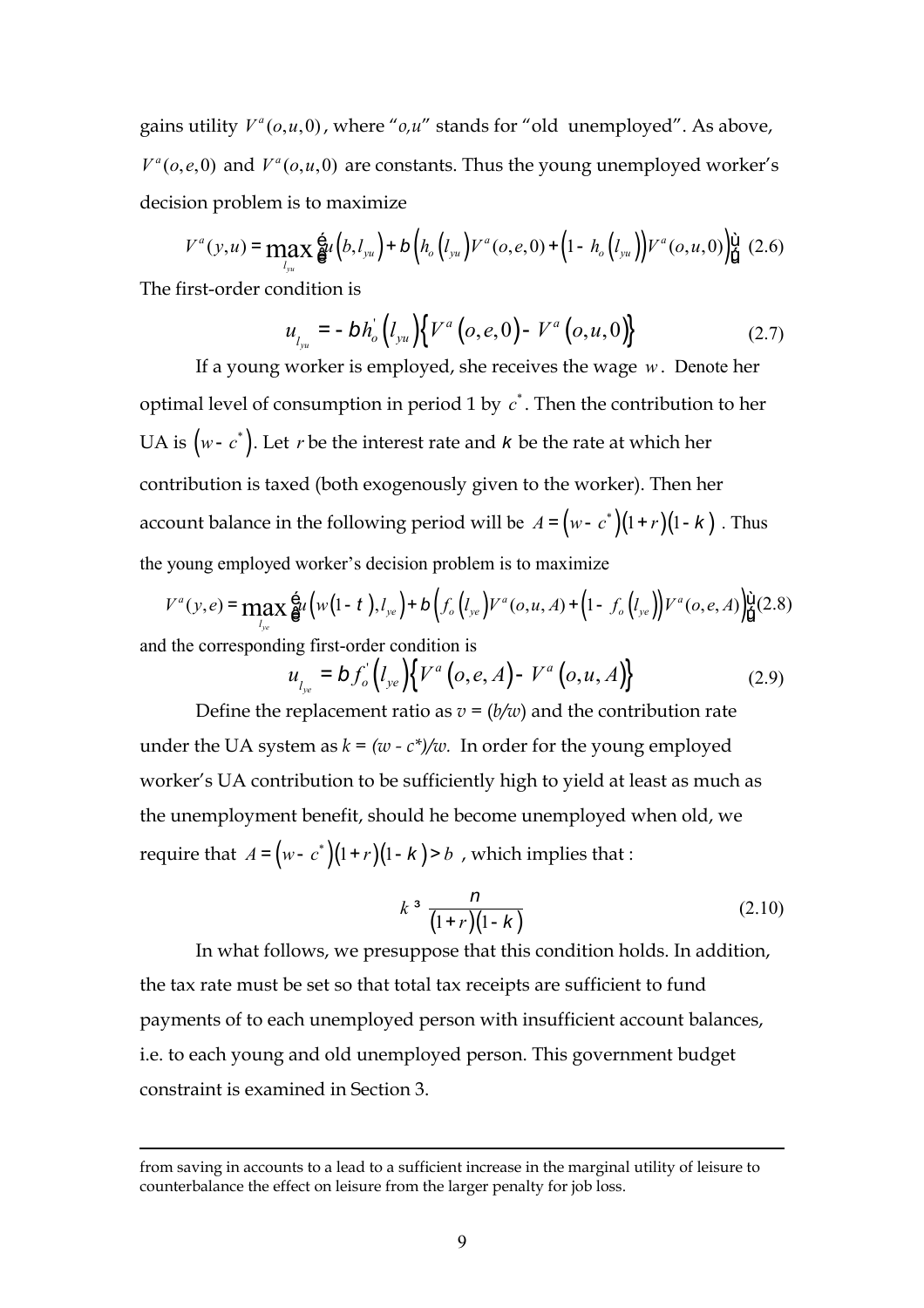#### *2.3 A Preliminary Comparison of the Two Systems.*

It is important to observe that the first-order conditions for utility maximization under the UB and UA systems are virtually identical. In both cases, job search and work effort depend crucially on the difference between the value of being employed and that from being unemployed. This difference, however, varies across the two systems and on this account the work and search incentives generated by the two systems differ as well.

Table (1) compares the two systems by describing period-2 consumption as a function of the worker's labor market history.

|                     | Unemployment Benefit System |                           |  |
|---------------------|-----------------------------|---------------------------|--|
|                     | Employed                    | Unemployed                |  |
| Period 1 Employed   | $w(1-t)$                    | b                         |  |
| Period 1 Unemployed | $w(1-t)$                    | b                         |  |
|                     | Account System              |                           |  |
|                     | Employed                    | Unemployed                |  |
| Period 1 Employed   | $w + (w - c^*)(1+r)(1-k)$   | $(w - c^*) (1+r) (1 - k)$ |  |
| Period 1 Unemployed | w                           | b                         |  |

**Table 1: Period 2 Consumption as a Function of Period 1 and Period 2 States** 

To make the comparison transparent, suppose that all workers receive the same, exogenously given wage. Under the UB system, workers receive  $w(1 - t)$  when employed, and *b* when unemployed; thus they stand to lose  $L = w(1 - t) - b$  from being unemployed.

Under the UA system, by contrast, the incentives are quite different. Consider old workers who were previously employed. If continue to be employed, they receive  $w + kw(1 - k)(1 + r)$ ; and if they become unemployed, they receive  $kw(1 - k)(1 + r)$ . The difference is *w*, which is larger than the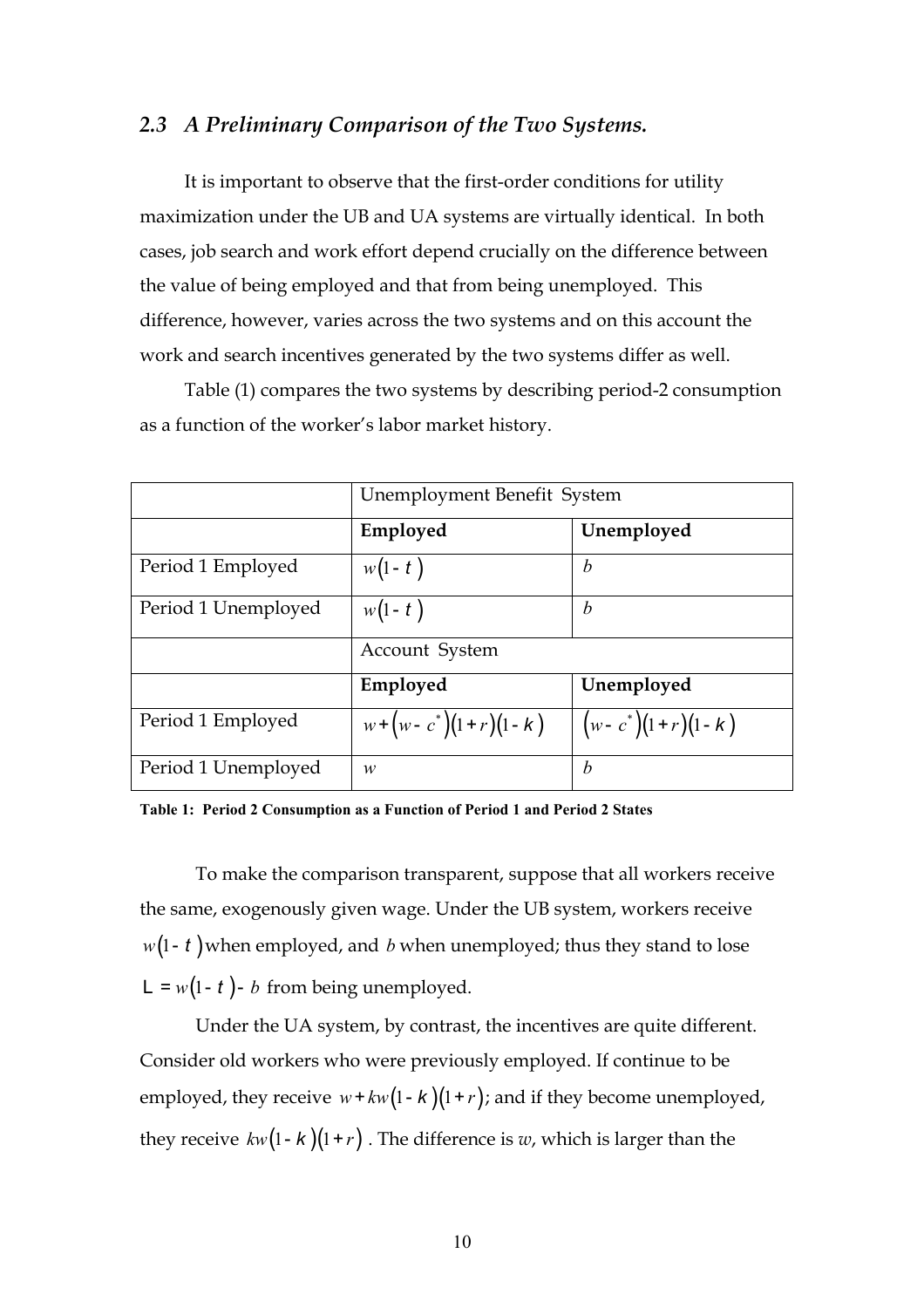corresponding difference  $L = w(1 - t) - b$  under the UB system.<sup>5</sup> As for old workers who were previously unemployed, they receive *w* when gaining employment and *b* when remaining jobless. The resulting difference, *w-b*, is also larger than .

In short, under the UA system, workers stand to lose more from being unemployed than under the UB system, since they internalize more of the costs of their unemployment than under the unemployment benefit system. In the first-order conditions (2.3), (2.5), (2.7) ,(2.9), we have seen that the workers' leisure decisions depend positively on the penalty for job loss. Consequently, the unemployed have the incentive to search harder for jobs (take less leisure while unemployed) and the employed are induced to work harder (take less leisure while employed) under the UA system.

As result, it is straightforward to see that unemployment will be lower under the UA system. Specifically, normalizing the size of each age cohort to 1, the aggregate unemployment level is:

$$
U_o = h_y f_o (l_{ye}) + (1 - h_y)(1 - h_o (l_{yu}))
$$
\n(2.11)

Since  $l_{ye}$  and  $l_{yu}$  are both lower under the UA system than under the unemployment benefit system, the firing rate  $f<sub>o</sub>$  will be lower and the hiring rate *ho* will be higher under the former system. Thus the UA system generates less unemployment.

# **3 The Government Budget Constraint**

The government budget constraint under the UB system specifies that the discounted expected present value of unemployment benefits must be equal to the discounted expected present value of the taxes that finance those benefits:

We note that by concavity,

 $5$  The same result holds in utility terms for any concave utility function :

 $g(w+kw(1-\kappa)(1+r)) - g(kw(1-\kappa)(1+r)) > g(w(1-\tau)) - g(b)$ 

 $g(w+kw(1-\kappa)(1+r)) > g(w) + g(kw(1-\kappa)(1+r)),$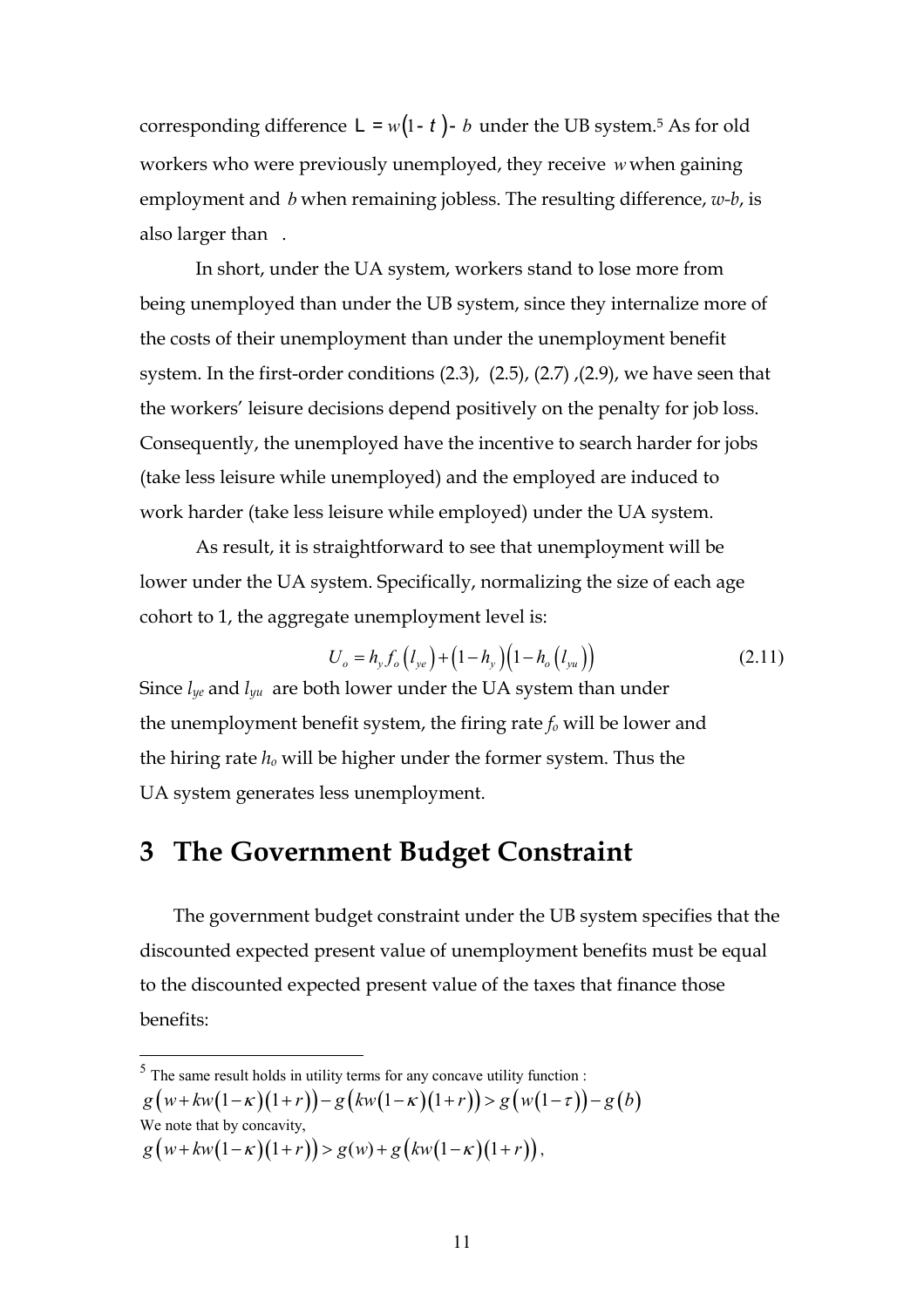$$
b\left(\left(1-h_y\right)+\beta U_o\right)=w\tau\left(h_y+\beta\left(1-U_o\right)\right) \tag{2.12}
$$

with second period unemployment *Uo* determined by Eq. (2.11).

Thus the payroll tax rate under the UB system is:

$$
\tau = \frac{b}{w} \frac{(1 - h_y) + \beta U_o}{h_y + \beta (1 - U_o)}
$$
(2.13)

By Eq. (2.13), the payroll tax level is increasing in both the leisure of the employed and unemployed.

Under the UA system, by contrast, only those who are unemployed in both periods receive unemployment benefits. The unemployment benefits in *both periods* are funded out of taxes on the contributions of the young employed. The expenditure on those unemployed in period 1 is  $b(1-h_y)$  and that on the period 2 unemployed is  $b(1-h_y)(1-h_o(l_{yu}))/(1+r)$ , and the amount of revenue is  $\kappa kwh_y$ . Hence the tax rate on the UA contributions is

$$
\kappa = \left[ \frac{\left(1 - h_o(l_{yu})\right)}{\left(1 + r\right)} + 1 \right] \frac{1 - h_y}{h_y k} \nu \tag{2.14}
$$

Suppose that the goal of the system is only to replicate the existing replacement ratio  $v$  so that  $k = \frac{v}{(1+r)(1-\kappa)}$ *k r*  $\overline{\nu}$  $=\frac{v}{(1+r)(1-\kappa)}$  then the level of necessary to sustain the system is relatively low. For example suppose that  $h_y = 0.90$ and that  $h_o(l_{yu}) = 0.90$  and  $f_o(l_{ye}) = 0.10$ , then unemployment in the first period is 10% and of these people 90% find jobs so that only 1% need benefits in the second period. If the discount rate is 10%, the amount of benefits that need to be funded in period 2 units:

$$
0.10(1.10) + 0.01 = 0.12b \tag{2.15}
$$

 The 90% of people who are employed in period 1 and contributing to the system with an aim of replicating unemployment benefits if unemployed pay a contribution need to pay for this, meaning that the tax rate on contributions is about 11.76%.

so that  $g(w+kw(1-\kappa)(1+r)) \ge g(w) > g(w(1-\tau)) - g(b)$ .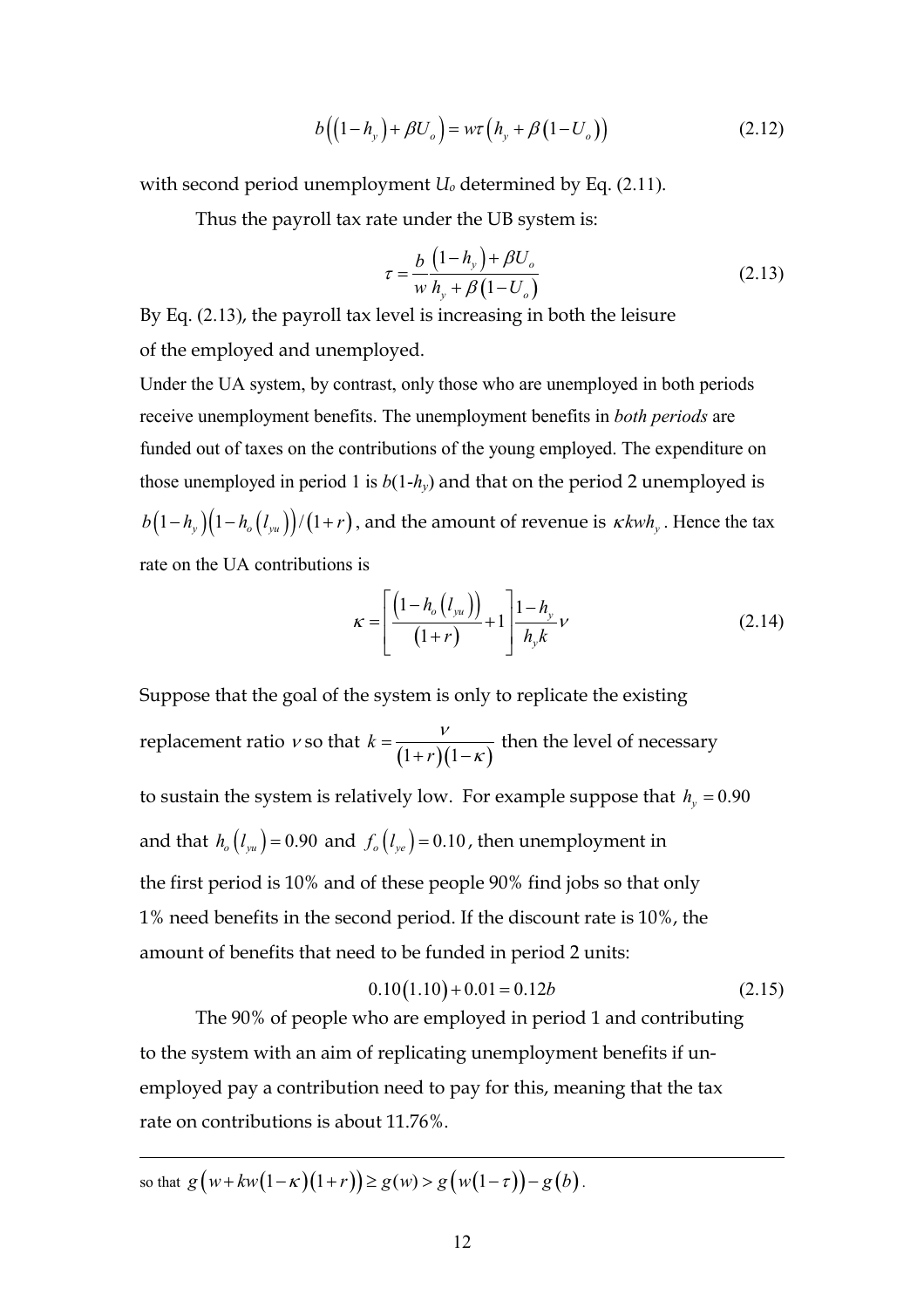#### **4 Microfoundations of Hire and Fire Rates**

We have assumed that the only way workers perceive they can influence hire and fire is through the choice of leisure. In this section, we provide some microfoundations for such hire and fire rates. There are a variety of models which can produce the same outcomes; here, we only illustrate the simplest possible model.

There are a large number M of firms, each of which has workers and maximizes its two period profits :

$$
F(L,1) = \left[\Gamma\left(0,l_{ye}\right) - w_y - df_o\right]L - \varpi \omega N \frac{U_y}{M} + \beta \pi_2 \tag{3.1}
$$

with:

$$
\pi_2 = \left(\Gamma\left(\psi, l_{ye}\right) - w_i\right) \left(1 - f_o\right) L + \left(\Gamma\left(0, l_{ye}\right) - w_o\right) \omega N \frac{U_y}{M} \tag{3.2}
$$

Here,  $\beta$  is the discount rate,  $\psi$  captures learning by doing in production,  $\Gamma$  is productivity which depends on experience and effort,  $w_{\nu}$  is the wage in period 1,  $w_a$  is the wage of those unemployed in period 1 who become employed in period 2,  $w_i$  is the "insider" wage in period 2 for those employed in period 1,  $d$  is the cost of firing a worker,  $f<sub>o</sub>$  is the firing rate,  $\varpi$  is the cost of hiring a worker,  $l_{\alpha}$  is the leisure of the old, *N* is the number of interviews conducted with each of the period 1  $U_{\nu}$  unemployed workers and  $\omega$  is the hiring rate at each interview.

Since the purpose of this section is to derive the microfoundations of hire and fire rates, we treat the wages  $w_i$ ,  $w_o$  and  $w_v$  in the model as predetermined. We introduce these wages as separate parameters here because they separately influence the hire and fire decisions. The first order condition for hiring is that, if the firm is hiring, the shadow value of a worker exceeds the marginal hiring cost:

$$
\lambda = \beta \left( \Gamma \left( 0, l_{oe} \right) - w_o \right) > \varpi \tag{3.3}
$$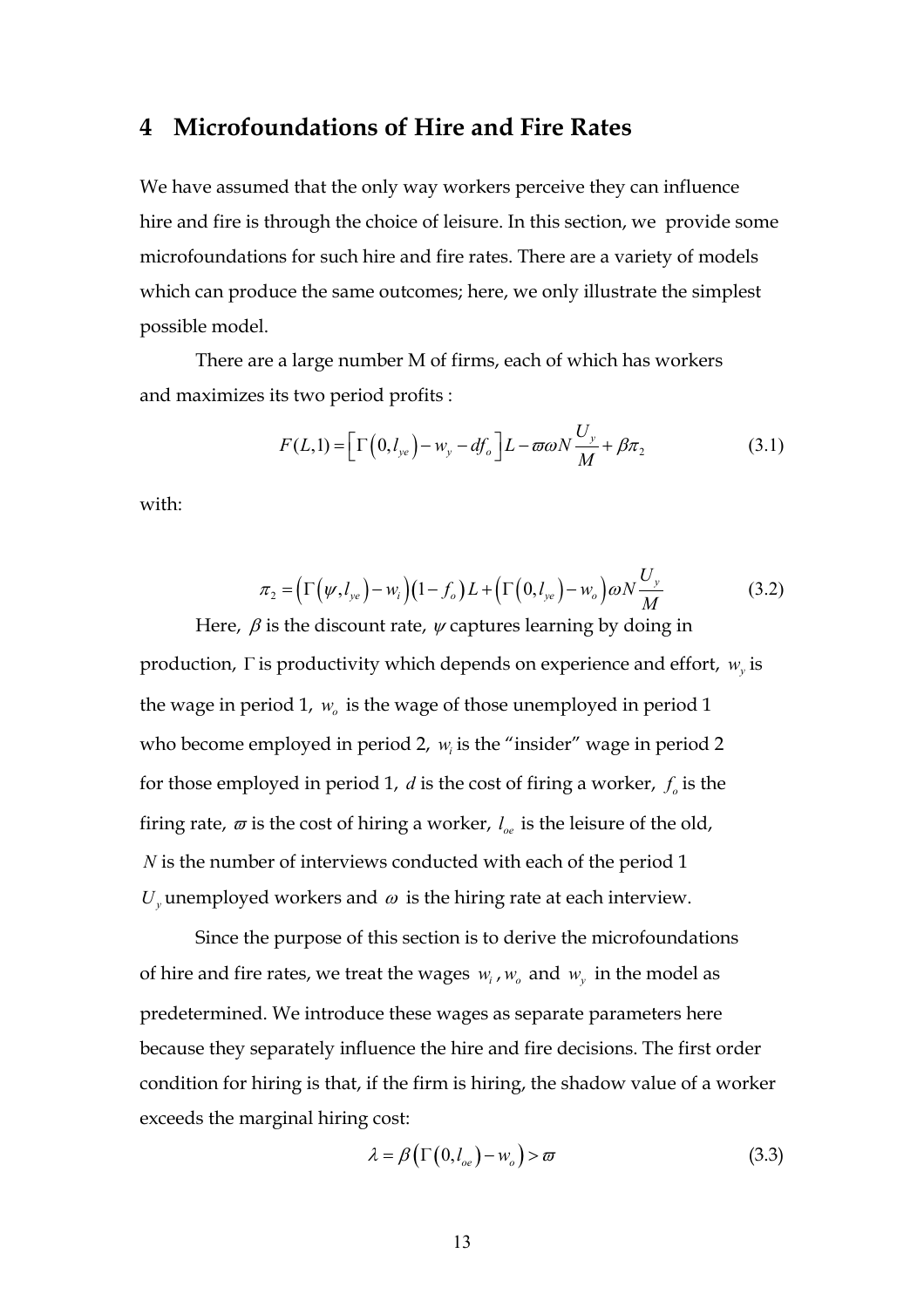When a worker comes for interviews at a firm, the firm's hiring decision is based on comparing the estimated shadow values  $\lambda - \varepsilon$  (where  $\varepsilon$  is a random variable) from hiring additional the employee with marginal training costs  $\varpi$ . At the interview time, the firm does not know how active the worker has been searching for a job so that its estimates of the shadow value are independent of the amount of search of the employee. The hire rate  $\omega$  then is:

$$
\omega = H(\lambda - \varpi) \tag{3.4}
$$

where is the cumulative distribution function of  $\varepsilon$ .

Workers know the hire rate and have a time endowment of 1 when unemployed and obtaining an interview takes units of time. Workers who do one interview are hired with a probability  $\omega$ ; if they are not hired (with probability  $1-\omega$ ), they may proceed to a second interview and be hired with a probability  $\omega$ . The total probability of being hired is:

$$
h_o = \omega \sum_{j=0}^{N-1} (1 - \omega)^j = 1 - (1 - \omega)^N
$$
 (3.5)

Given that the total endowment of leisure time is 1, then N interviews take  $cN$  units of time. Thus, leisure when unemployed is  $1 - cN$ 

so that  $N = \frac{1 - l_{yu}}{l}$ *c*  $=\frac{1-l_{yu}}{l}$ . Hence:

$$
h_o(l_{yu}) = 1 - (1 - \omega)^{\frac{1 - l_{yu}}{c}}
$$
\n(3.6)

which is decreasing in the leisure when unemployed. A linear approximation to Eq. (3.6) is:

$$
h_o(l_{yu}) = 1 + \log(1 - \omega) \frac{(l_{yu} - 1)}{c}
$$
 (3.7)

which can be rewritten as:

$$
h_o(l_{yu}) = \theta(1 - a l_{yu}). \qquad (3.8)
$$

The hire rate function formulation implicitly assumes that workers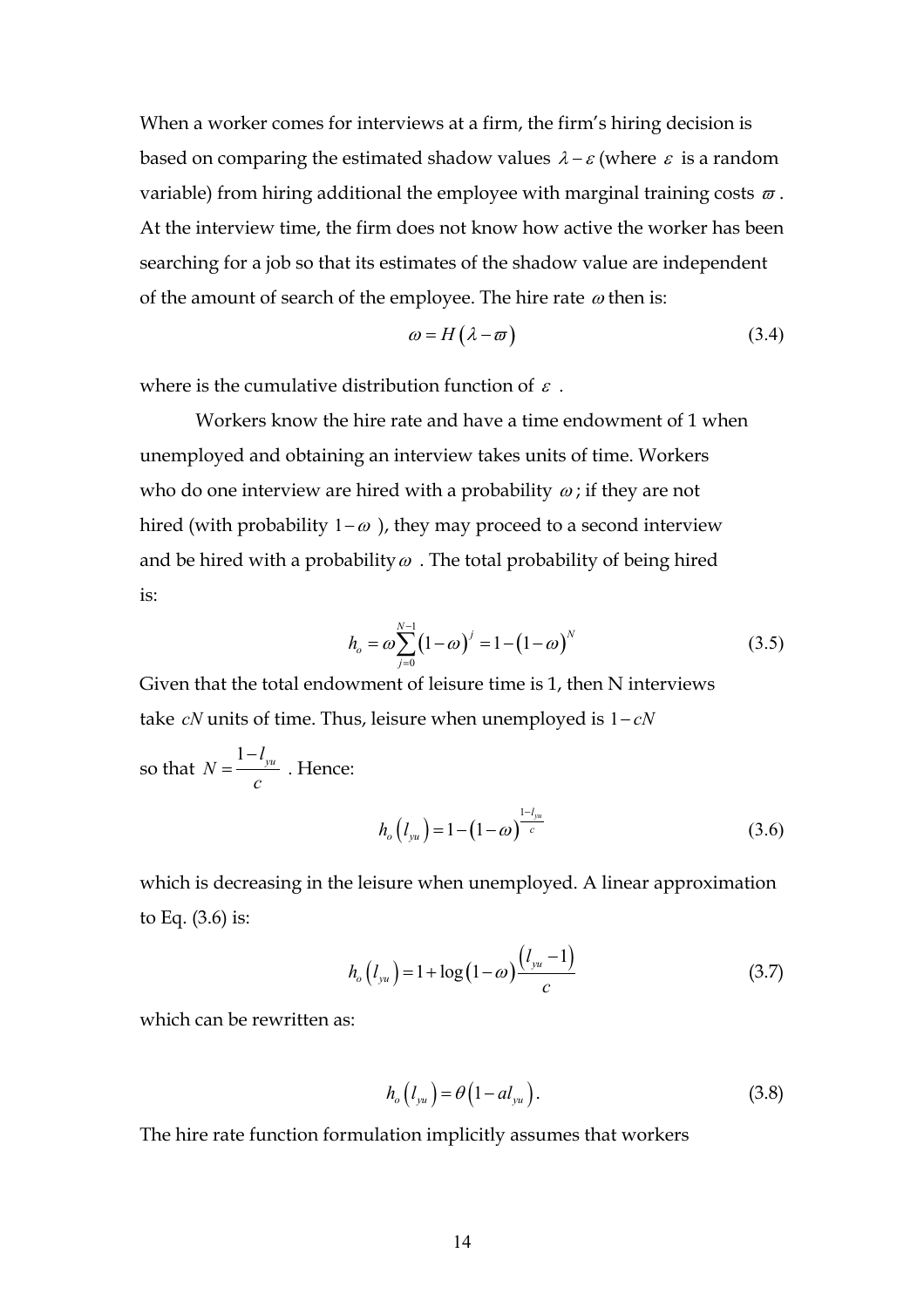take the wage as given. The first order condition of the profit maximization problem Eq. (3.1) for firing is that a worker will be fired if

$$
\beta\big(\Gamma\big(\psi,l_{ye}\big)-w_i\big)+d<0\tag{3.9}
$$

so that a worker is fired when his/her discounted future contribution to profits falls below minus marginal firing costs. Because the worker is working on projects which may take more than one period, his first period effort *ye l* will influence second period productivity. This effect is captured through the random parameter  $\psi$  which measures learning by doing.

Since the learning by doing parameter is random, firing is stochastic and the probability of firing a worker is given by the probability that Eq. (27) is negative. To simplify analysis, we assume that  $\Gamma\big(\psi, l_{ye}\big)$  is linear:

$$
\Gamma(\psi, l_{ye}) = (\varsigma - l_{ye})\psi \tag{3.10}
$$

Hence, the probability of firing the worker is:

$$
f = G\left(\frac{\chi}{\varsigma - l_{ye}}\right) \tag{3.11}
$$

where G is the cumulative density function of  $\psi$  and  $\chi = \frac{\beta w - d}{\beta w}$  $\chi = \frac{\rho w}{\beta}$  $=\frac{\beta w-d}{2}$ . Here, the fire rate is increasing in the level of leisure on the job  $l_{ve}$  as well as

increasing in the wage *w*. The cumulative density function can take a variety of forms but we can construct a first order approximation in terms of  $l_{ve}$  about  $l_{ve} = \overline{l}$  :

$$
f_o(l_{ye}) = \varphi + \phi l_{ye}
$$
 (3.12)

Someone who exhibits full effort and does not shirk at all should not be fired which can be achieved by setting  $\varphi = 0$ . Hence:

$$
f_o(l_{ye}) = \phi l_{ye}
$$
\n(3.13)

The parameter will depend on a number of other parameters including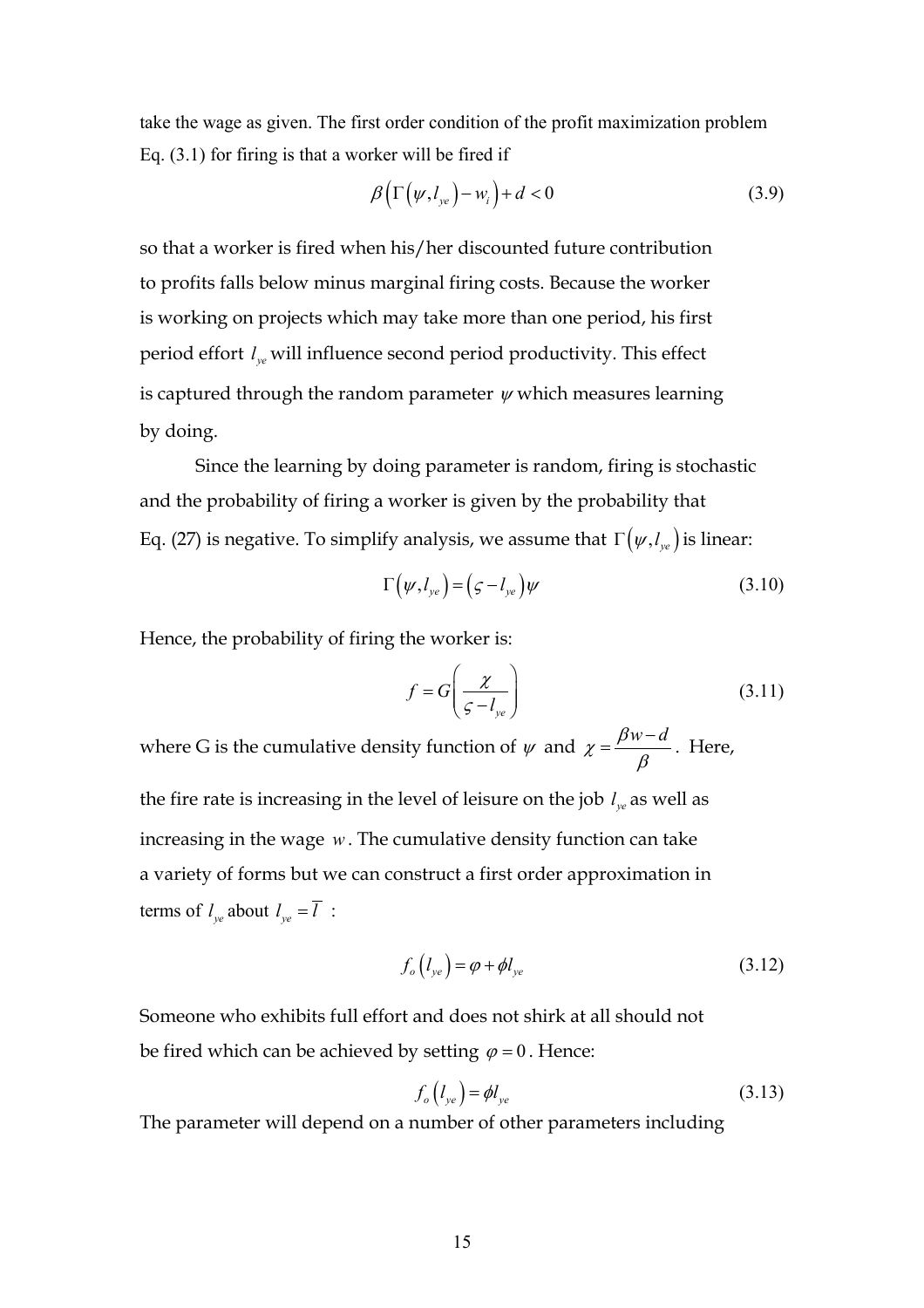the wage.<sup>6</sup>

## **5 An Example**

In this section, we consider a simple example to illustrate the basic model described in Section 2. We consider the utility function:

$$
u(c,l) = \frac{\left(c^{\alpha}l^{1-\alpha}\right)^{\gamma}}{\gamma}
$$
\n(4.1)

In Sec. 4 above, we derived microfoundations for hiring and firing rates. This section suggests the choice of hire and fire rates of:

$$
h_o(l_{yu}) = \theta(1 - a l_{yu})
$$
\n(4.2)

$$
f_o(l_{ye}) = \phi l_{ye}
$$
\n(4.3)

Again, as mentioned in Sec. 4, the parameters  $\phi$ ,  $\theta$  and  $\alpha$ , which the worker treats as given, will typically be endogenous and depend on various aspects of the problem of profit maximization by the firm. We focus here only on the effects of funding on the consumer problem or alternatively assume that the firm treats the worker's supply of effort and leisure as given. Since  $l_{ou}$  and  $l_{oe}$  are treated as fixed in our model, we normalize their values to 1.

#### *5.1 Unfunded Benefits*

When unemployed in the first period, the worker's problem is to solve:

$$
V^{b}(y, u) = \max_{l_{yu}} \left[ \frac{\left(b^{\alpha} l_{yu}^{1-\alpha}\right)}{\gamma} + \frac{\beta}{\gamma} \left(h_{o}\left(l_{yu}\right)\left(w(1-\tau)\right)^{\alpha\gamma} + \left(1-h_{o}\left(l_{yu}\right)\right)b^{\alpha\gamma}\right)\right]
$$
(4.4)

subject to:

 $6$  Another way of justifying this functional form for the firing function is in terms of a shirking model (c.f., (Phelps 1994), Ch. 15 for details).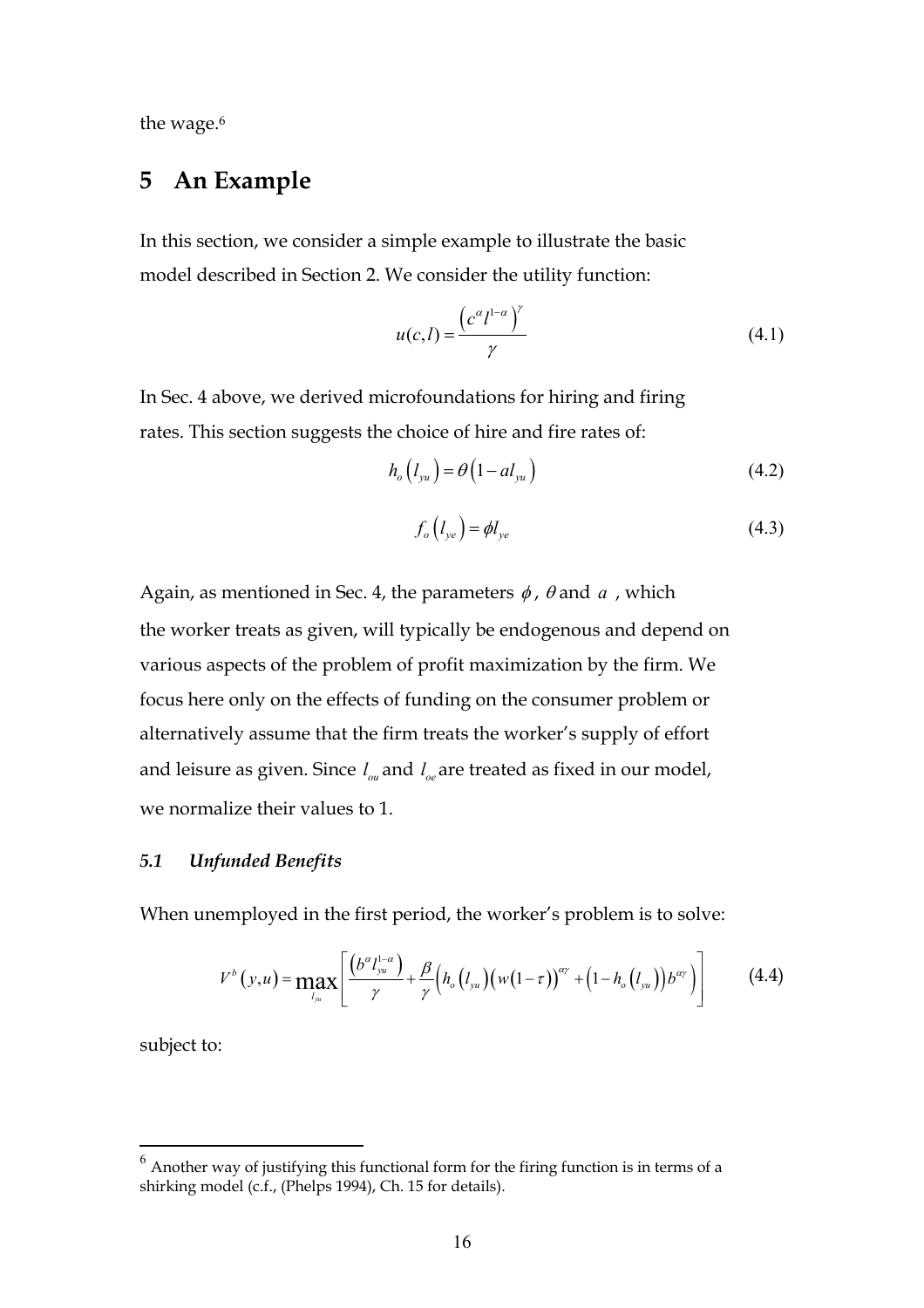$$
\max\left[0,\frac{1}{a}\left(1-\frac{1}{\theta}\right)\right] \le l_{yu} \le \frac{1}{a} \tag{4.5}
$$

The interior solution for leisure when unemployed is:

$$
l_{yu} = \left[ \frac{\beta a\theta}{(1-\alpha)\gamma} \Big( \big( w(1-\tau) \Big)^{\alpha\gamma} - b^{\alpha\gamma} \Big) \right]^{\frac{1}{(1-\alpha)\gamma-1}} b^{-\frac{\alpha\gamma}{(1-\alpha)\gamma-1}} \tag{4.6}
$$

When employed in the first period, the worker's problem is to solve:

$$
V^{b}(y,e)=\max_{l_{y_{e}}}\left[\frac{((w(1-\tau))^{\alpha}l_{y_{e}}^{1-\alpha})}{\gamma}+\frac{\beta}{\gamma}\Big((1-f_{o}(l_{y_{e}})\Big)(w(1-\tau))^{\alpha\gamma}+f_{o}(l_{y_{e}})b^{\alpha\gamma}\Big)\right] (4.7)
$$

subject to:

$$
0 \le l_{ye} \le \frac{1}{\phi} \tag{4.8}
$$

which, assuming an interior solution, leads to an optimal choice of leisure of:

$$
l_{yu} = \left[\frac{\beta\phi}{(1-\alpha)\gamma}\left((w(1-\tau))^{\alpha\gamma} - b^{\alpha\gamma}\right)\right]^{\frac{1}{(1-\alpha)\gamma-1}}\left(w(1-\tau)\right)^{-\frac{\alpha\gamma}{(1-\alpha)\gamma-1}}\tag{4.9}
$$

The unemployment rate in the second period is:

$$
U_o = (1 - h_y)\theta + \phi l_{ye} + a\theta l_{yu}
$$
\n(4.10)

To determine the balanced budget payroll tax rate , we solve the equation:

$$
b\left(\left(1-h_y\right)+\beta U_o\right)=\tau w\left(h_y+\beta\left(1-U_o\right)\right) \tag{4.11}
$$

for  $\tau$ . Unfortunately, this equation cannot be solved analytically. However, it is simple to do so numerically.

As a simple example, we set  $w=1.0$ ,  $h_y = 0.90$ ,  $b = 0.20$ ,  $\phi = 1.50$ ,

$$
r = 0.10
$$
,  $a = 0.75$ ,  $\theta = 1.0$ ,  $\alpha = 0.75$ ,  $\beta = \frac{1}{1+r}$ ,  $\gamma = 0.85$ . In this case, the

equilibrium payroll tax rate is 3.95% and the fire and hire rates are 25.3% and 91.4% respectively. The unemployment in period 2 is 23.7%. In the next section, we will review how to do calculations for an account system. For these same parameter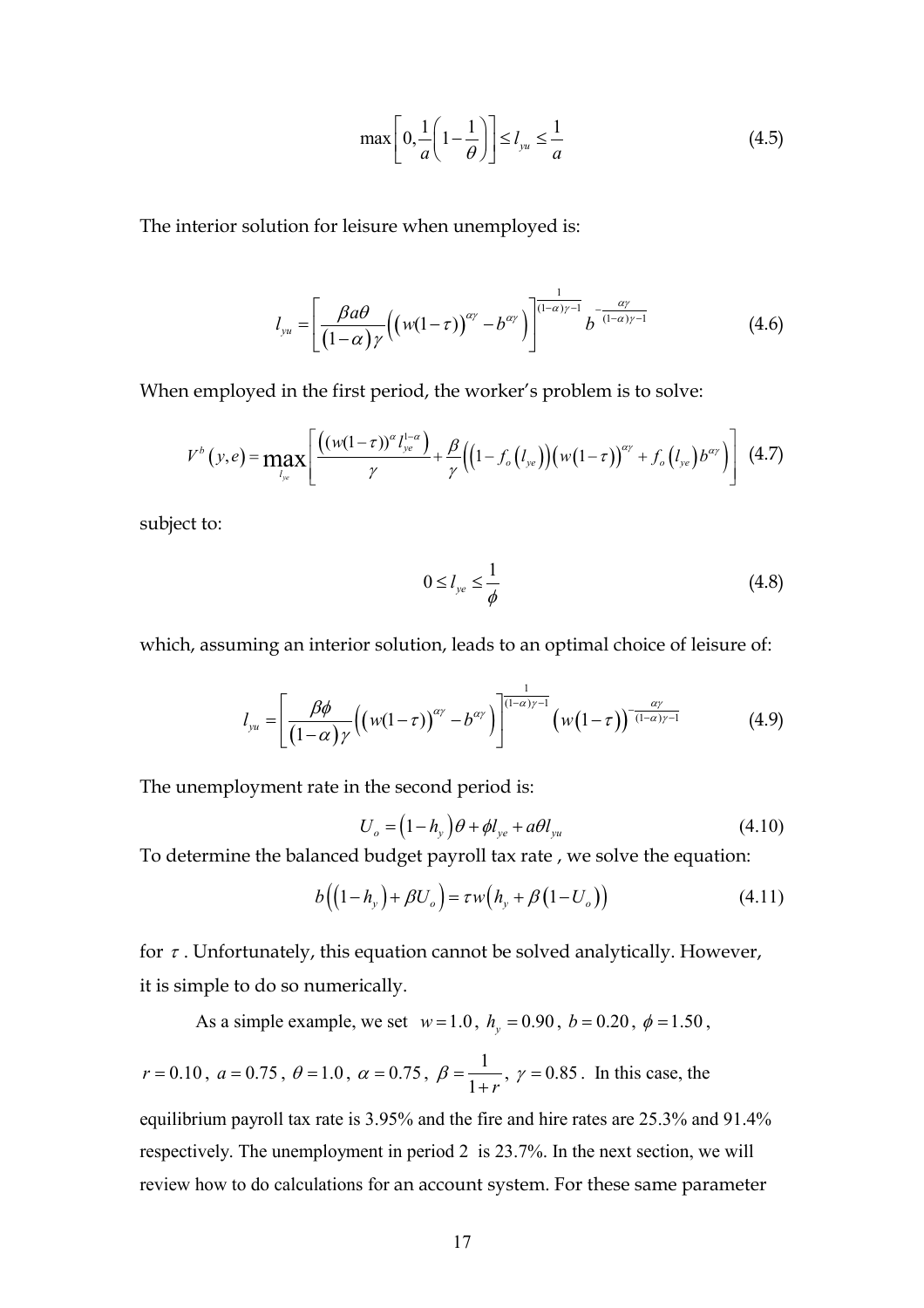values, unemployment under a balanced account system in period 2 is or about half the level of the benefit system because of the effects on incentives.

#### *5.2 The Account System*

$$
V^{a}(y, u) = \max_{l_{yu}, c} \left[ \frac{(b^{\alpha} l_{yu}^{1-\alpha})}{\gamma} + \frac{\beta}{\gamma} \left( h_{o}(l_{yu})(w)^{\alpha\gamma} + \left( 1 - h_{o}(l_{yu}) \right) b^{\alpha\gamma} \right) \right]
$$
(4.12)

subject to:

$$
\max\left[0,\frac{1}{a}\left(1-\frac{1}{\theta}\right)\right] \le l_{yu} \le \frac{1}{a} \tag{4.13}
$$

The interior solution for leisure when unemployed is:

$$
l_{yu} = \left[\frac{\beta a\theta}{(1-\alpha)\gamma} \left((w)^{\alpha\gamma} - b^{\alpha\gamma}\right)\right]^{\frac{1}{(1-\alpha)\gamma-1}} b^{-\frac{\alpha\gamma}{(1-\alpha)\gamma-1}} \tag{4.14}
$$

For the employed in period 1, the problem is:

$$
V^{a}(y,e) = \max_{l_{ye}} \left[ \frac{((c)^{\alpha} l_{ye}^{1-\alpha})^{\gamma}}{\gamma} + \frac{\beta}{\gamma} \Big( (1-f_o(l_{ye})) (w+(w-c)(1+r)(1-k))^{\alpha\gamma} + f_o(l_{ye}) ((w-c)(1+r)(1-k))^{\alpha\gamma} \Big) \right]
$$

subject to:

$$
0 \le c \le w - \frac{b}{(1+r)(1-k)}
$$
(4.16)

$$
0 \le l_{ye} \le \frac{1}{\phi} \tag{4.17}
$$

Fro any fixed level of *c*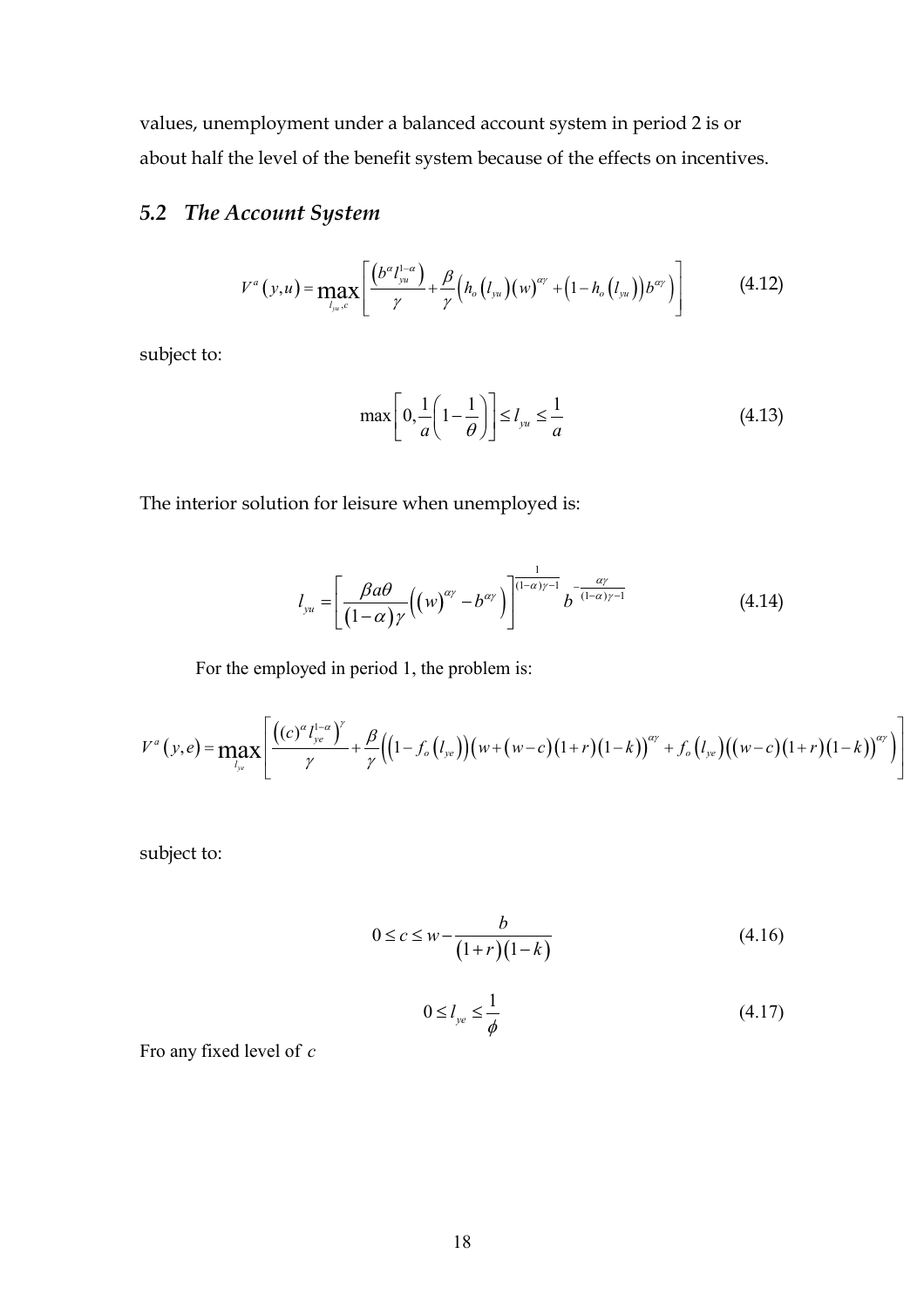$$
l_{y_e} = \left[ \frac{\beta \phi}{(1-\alpha)\gamma} \Big( \big(w + (w-c)(1+r)(1-k)\big)^{\alpha \gamma} - \big((w-c)(1+r)(1-k)\big)^{\alpha \gamma} \Big) \right]^{\frac{1}{(1-\alpha)\gamma - 1}} c^{\frac{-\alpha \gamma}{(1-\alpha)\gamma - 1}}
$$
(4.18)

for an interior solution.

The balanced budget constraint is (c.f., Section 3):

$$
\kappa(w-c)h_{y} = b\left((1-h_{y}) + \frac{(1-h_{y})(1-\theta(1-al_{yu}))}{1+r}\right)
$$
\n(4.19)

The interpretation of Eq. (4.19) is that the tax on the contributions of employed in period 1 pays for the unemployed benefits of those who cannot afford to pay these benefits out of their accounts. In this simplified model, those without account assets are those who are un-employed in the first period and those who are unemployed in both the first and second periods.

As a simple example, we set  $w=1.0$ ,  $h_y = 0.90$ ,  $b = 0.20$ ,  $\phi = 1.50$ ,  $r = 0.10$ ,  $a = 0.75$ ,  $\phi = 1$ ,  $\alpha = 0.75$ ,  $\beta = \frac{1}{1}$  $\beta = \frac{1}{1+r}$ ,  $\gamma = 0.85$ . In this case the equilibrium contribution rate is 7.72% and the fire and hire rates are 0.123 and 0.918 respectively. The unemployment in period 2 is 11.87% as opposed to 23.66% in the funded case. The maximum consumption ratio is 80.3% in period 1 as opposed to 96.05% in the benefit case; however, agents choose to consume only 40.2% of their wage.<sup>7</sup>

#### *5.3 Comparisons*

 $\overline{a}$ 

We have identified two principal channels whereby accounts reduce unemployment in the two period model:

- **Increased effort when employed**. Because costs are internalized there are larger penalties for job loss so that workers exhibit more effort.
- - **Increased search when unemployed.** Internalization of costs leads workers to search more.

We now compare balanced budget behavior under the account and benefit systems. In Table (2) we report: unemployment under the benefit system in period  $2 \left( U_0^u \right)$  and the percentage change in unemployment from moving to a funded system with different

 $<sup>7</sup>$  The intuition for this is that consumption and leisure are complements and agents will have higher</sup> leisure in the second period.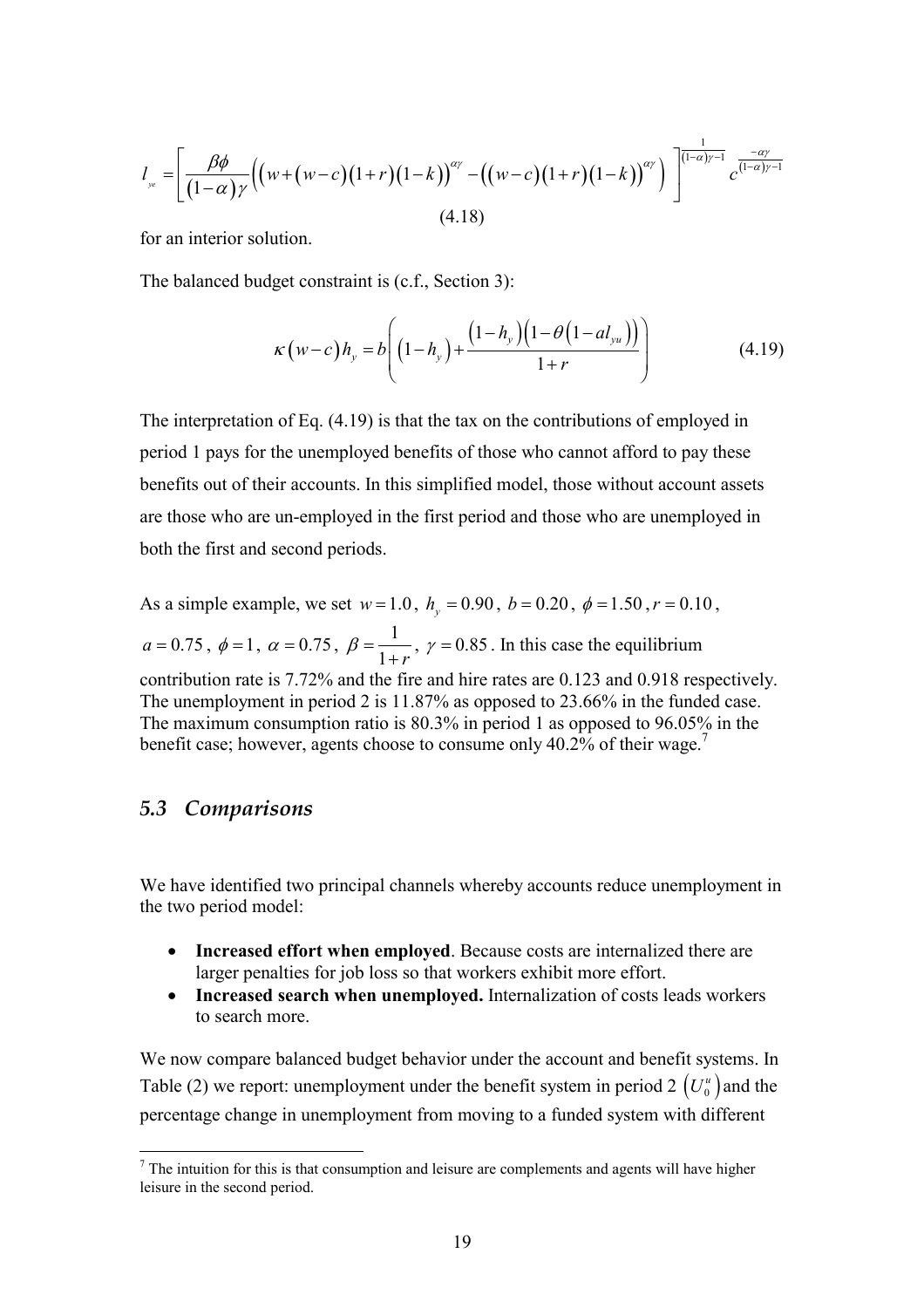values of the replacement ratio  $v = \frac{b}{a}$ *w*  $v = \frac{b}{c}$ , firm monitoring/fire rate  $\phi$ , search cost parameter *a* and hiring propensity  $\theta$ . We fix  $h_y = 0.90$ ,  $w = 1$ ,  $r = 0.10$ ,  $\gamma = 0.85$ . We find that the incentive effects of a funded system lead to significant employment reductions.

| $\boldsymbol{b}$ | $\phi$ | $\alpha$ | $\theta$ | $U_0^u$  | $\Delta U_0$ |
|------------------|--------|----------|----------|----------|--------------|
| $\boldsymbol{w}$ |        |          |          |          | $U_0^u$      |
| 0.1              | 1.5    | 0.75     | 1.0      | 0.182115 | $-40.07\%$   |
| 0.2              | 1.5    | 0.75     | 1.0      | 0.236609 | $-49.84%$    |
| 0.3              | 1.5    | 0.75     | 1.0      | 0.314233 | $-58.12%$    |
| 0.2              | 2.0    | 0.75     | 1.0      | 0.219309 | $-56.54%$    |
| 0.2              | 1.0    | 0.75     | 1.0      | 0.263485 | $-41.43%$    |
| 0.2              | 0.5    | 0.75     | 1.0      | 0.317194 | $-36.92\%$   |
| 0.2              | 1.5    | 0.5      | 1.0      | 0.237618 | $-49.64\%$   |
| 0.2              | 1.5    | 0.2      | 1.0      | 0.240351 | $-49.10%$    |
| 0.2              | 1.5    | 0.75     | 0.5      | 0.289315 | $-40.23%$    |
| 0.2              | 1.5    | 0.75     | 0.25     | 0.317001 | $-36.47%$    |

#### **Table 2: Funded versus Unfunded Unemployment Benefits**

These effects can also be seen in Fig. (2) for changes in the unemployment benefit replacement ratio. We note that the incentive effects of funding decrease the dependence of the unemployment rate on the replacement ratio as well as reducing overall unemployment. The intuition for this is that consumption and leisure are complements and agents will have higher leisure in the second period. In Fig. (3), we show the same effects for changes in the parameter  $\phi$ . In Fig. (4), we show the dependence of unemployment under the funded and benefit systems on *a* . Finally, in Fig. (5), we show the dependence of unemployment under the funded and benefit systems on  $\theta$ .

#### **6 Conclusions**

This paper analyzes the implications for unemployment of replacing the prevailing unemployment benefit systems with unemployment accounts (UAs). This shift involves replacing the current system of payroll taxes and unemployment benefits with a system of mandatory contributions and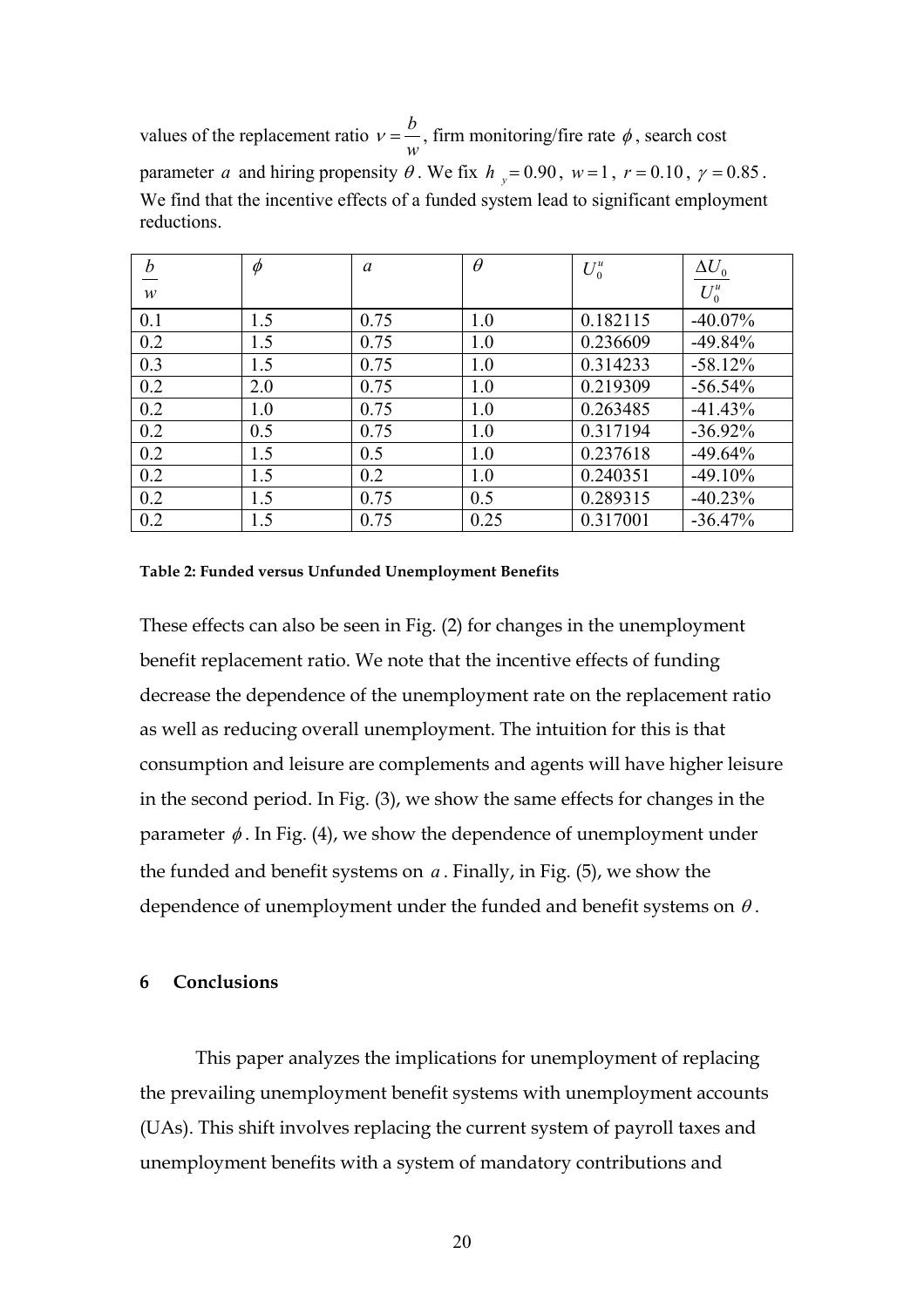withdrawal rules. Under our proposal, the government will use a balanced budget redistribution mechanism to provide benefits to those who cannot afford to pay out of their UAs.

Unemployment in our model is equilibrium unemployment in the sense of Phelps (1994) and Lindbeck and Snower (1988) in that there are explicit hire and fire costs; while workers choose leisure, their choice of leisure influences their transition probabilities between states rather than the level of hours worked. Workers who cannot afford to pay for unemployment benefits out of their accounts receive unemployment benefits which are funded by contributory taxes on those who contribute to accounts.

Our model shows that unemployment accounts lead to significant decreases in unemployment because the account system leads to substantial increases in the penalties for losing or not finding a job. These stronger penalties lead workers to search and work harder; because hire rates rise and fire rates fall, balanced budget unemployment is lower in the account system relative to the current system of unemployment benefits.

#### **7 References**

Lindbeck, Assar, and Dennis J. Snower (1988), *The Insider-Outsider Theory of Employment and Unemployment*, Cambridge, Mass: MIT Press.

Phelps, Edmund S. (1994), *Structural Slumps*, Cambridge, Mass: Harvard University Press.